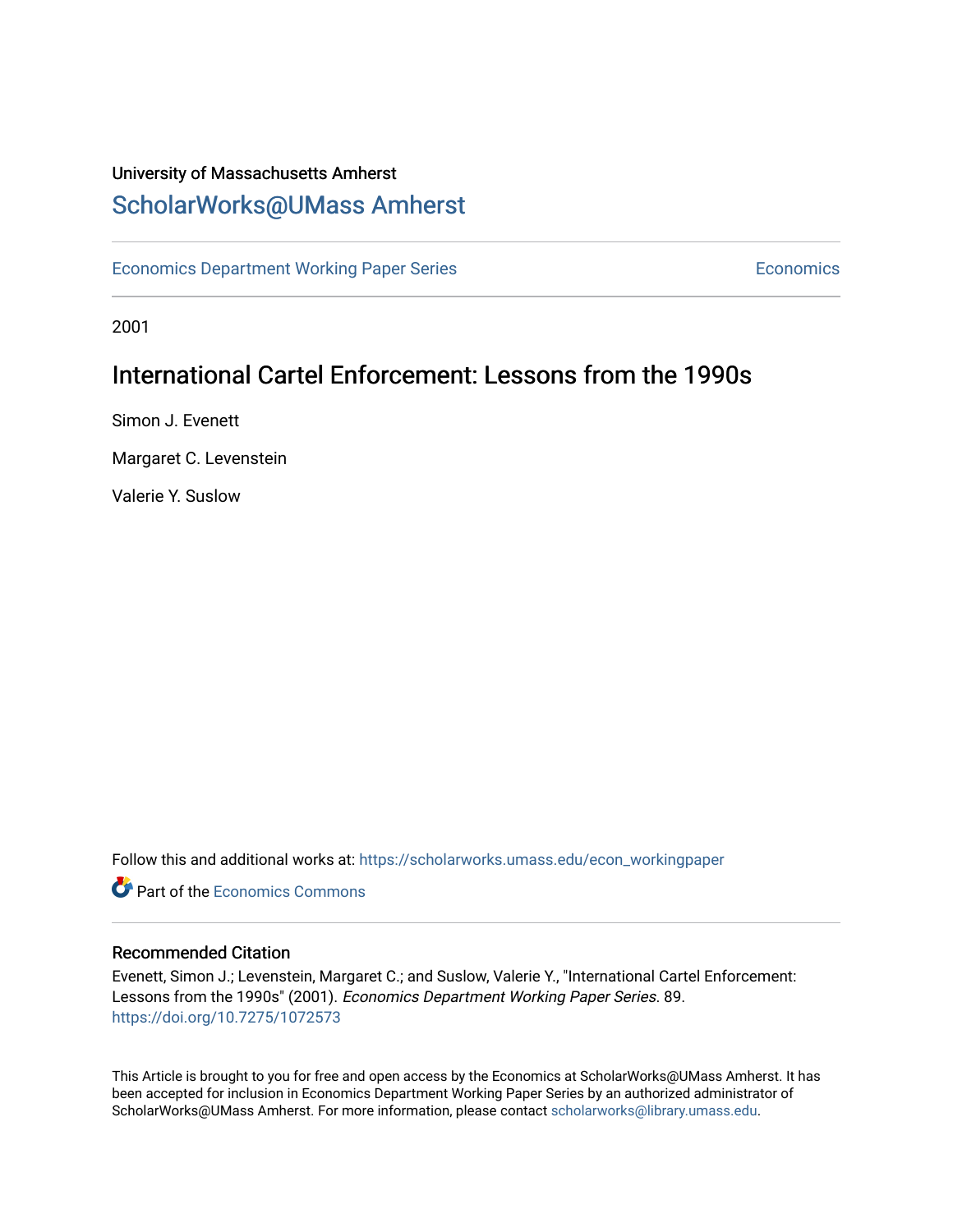Forthcoming in *World Economy*. July 11, 2001

l

*International Cartel Enforcement: Lessons from the 1990s*

Simon J. Evenett, Margaret C. Levenstein, and Valerie Y. Suslow<sup>1</sup>

#### ABSTRACT:

The enforcement record of the 1990s has demonstrated that private international cartels are neither relics of the past nor do they always fall quickly under the weight of their own incentive problems. Of a sample of forty such cartels prosecuted by the United States and European Union in the 1990s, twenty-four lasted at least four years. And for the twenty cartels in this sample where sales data are available, the annual worldwide turnover in the affected products exceeded US\$30billion. Prevailing national competition policies are oriented towards addressing harm done in domestic markets, and in some cases merely prohibit cartels without taking strong enforcement measures. In this paper we propose a series of reforms to national policies and steps to enhance international cooperation that will strengthen the deterrents against international cartelization. Furthermore, aggressive prosecution of cartels must be complemented by vigilance in other areas of competition policy. If not, firms will respond to the enhanced deterrents to cartelization by merging or by taking other measures that lessen competitive pressures.

#### 1. INTRODUCTION

In its 1997 Annual Report, the World Trade Organization (WTO) highlighted the growing significance of international cartels for policymakers, noting "there are some indications that a

<sup>1</sup> Simon J. Evenett is an Economist in the Development Economics Research Group, The World Bank; Moderator of the Brookings Roundtable on Trade and Investment Policy; and Research Affiliate of the CEPR. Margaret C. Levenstein is Associate Professor of Economics at the University of Massachusetts and Albion College; Adjunct Associate Professor of Business Economics at the University of Michigan; and Faculty Research Fellow at the National Bureau of Economic Research. Valerie Y. Suslow is Associate Professor of Business Economics at the University of Michigan. The views expressed in this paper are personal and do not represent those of any of the institutions with which the co-authors are affiliated. We thank Gabriel Casteneda, Carsten Fink, Bob Hahn, Peter Holmes, Gary Horlick, Morris Morkre, Mirvat Sewadah, Spencer Weber Waller, and Mark Warner for their constructive comments and suggestions. All remaining errors are our own.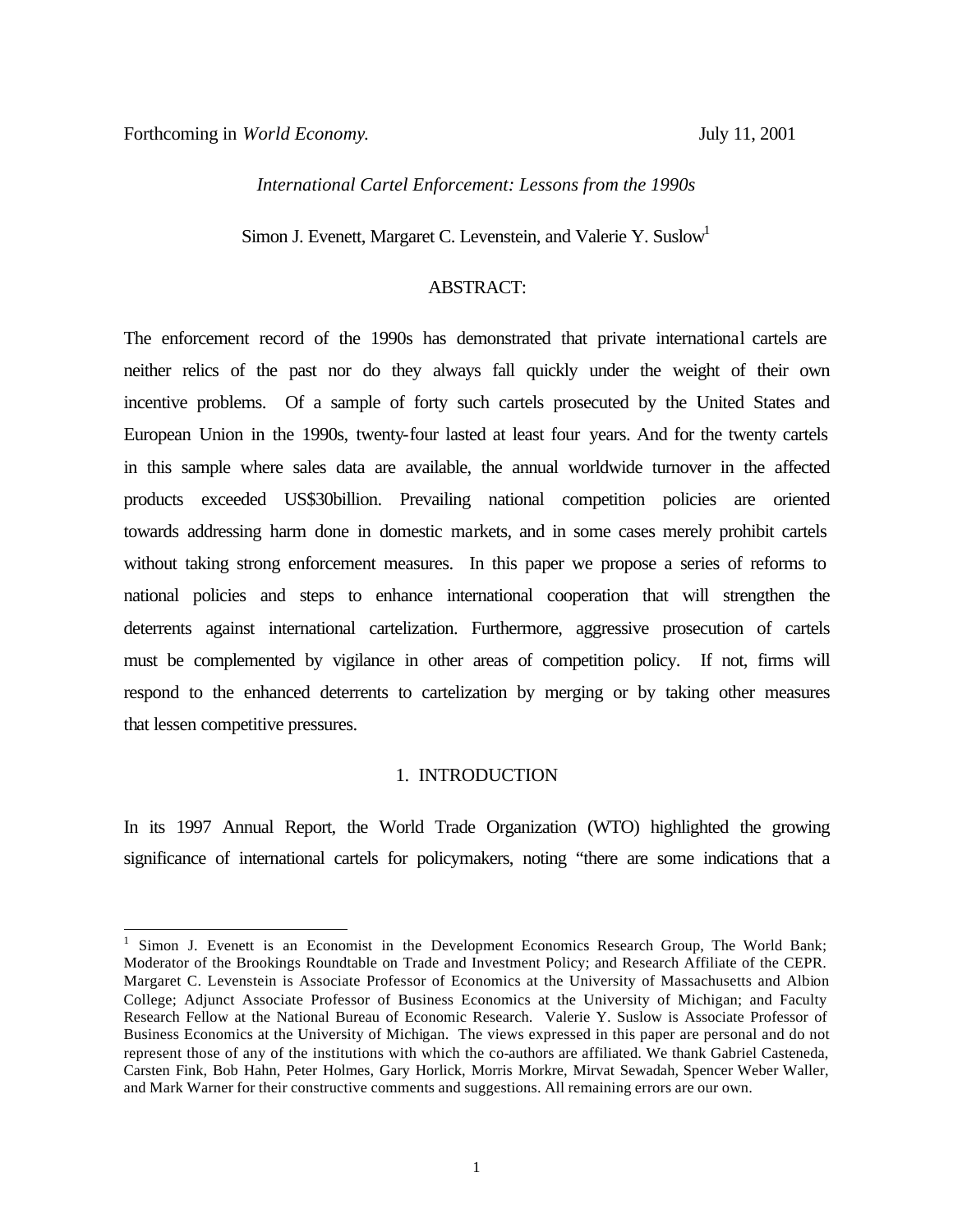growing proportion of cartel agreements are international in scope.<sup>"2</sup> Increasing trade liberalization may, by increasing competition in formerly protected national markets, have increased firms' incentive to participate in cartels. These cartels undermine international integration and decrease the benefits of liberalization to consumers. International cartels may also undermine political support for liberalization if citizens believe that private barriers to trade are simply replacing government-created ones.

Our analysis of recent investigations and prosecutions of international cartels yields two findings. First, cartels are neither relics of the past nor do they always fall quickly under the weight of their own incentive problems. Even where cheating eventually undermines a cartel, consumers may have been burdened by years of increased prices, and enduring barriers to entry have often been created by strategic cartel behavior. Second, aggressive prosecution of cartels can deter collusion, but only where sufficient international cooperation exists to gather evidence and prosecute offenders so that cartel participants actually have something to fear.

In what follows we argue for a more comprehensive approach to attacking distortionary cartels in the international marketplace. Prevailing national anti-cartel policies are oriented towards addressing the harm done in domestic markets, and in some cases merely prohibit cartels without taking strong enforcement measures. In this paper we propose reforms to national policies and to international cooperative arrangements that will strengthen the deterrents against international cartels and reduce the strategic creation of entry deterrents.

Section 2 of this paper discusses three types of international cartels. Section 3 examines two types of international cartels that were active over the last decade: illegal "hard core" cartels and legal export cartels. We provide an overview of the prevalence and characteristics of these cartels and discuss the long-term effects of cartel-created barriers to entry. In Section 4 we examine the deterrent effect of current national competition laws, and in section 5 we assess the recent experience with bilateral cooperation in international cartel investigations. Finally, in Section 6 we address the role that the WTO (or other international body) might play in promoting competition. We discuss other modifications to national competition

 $2$  WTO (1997), p. 40.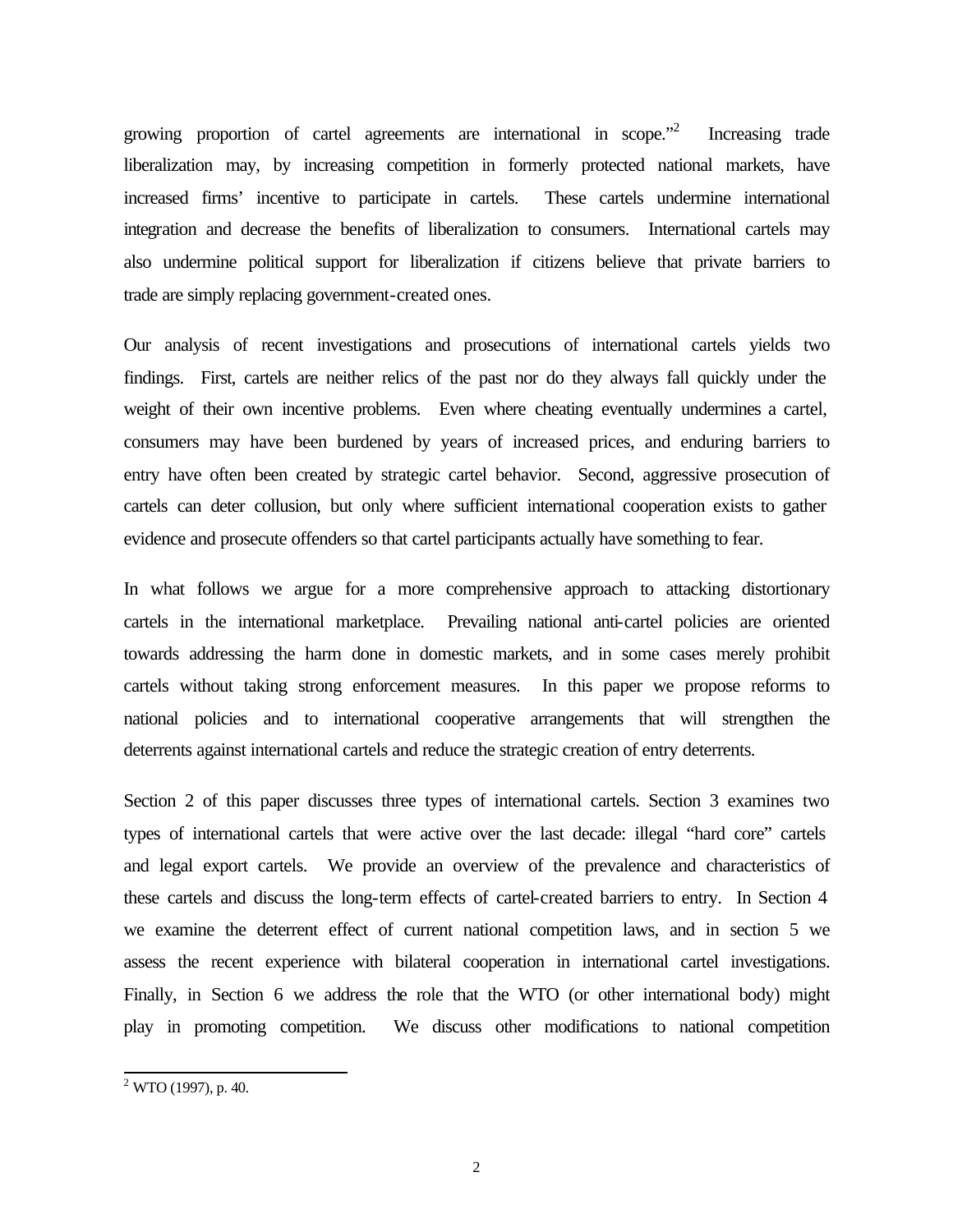policies to the same effect. We argue that the criminalization of price-fixing is critical to deterring prospective international cartels and for gathering evidence to prosecute existing cartels. Furthermore, we argue these aggressive measures must be complemented by vigilance in other areas of competition policy, such as merger reviews and investigations of collaborative ventures between corporations. Otherwise, firms will respond to the enhanced deterrents to cartelization by combining with or acquiring rivals or by taking other measures that lessen competitive pressures.

#### 2. TAXONOMY OF INTERNATIONAL CARTELS

#### *a. Three Types of International Cartel*

l

There are a wide variety of organizations that could plausibly be described as international cartels, and to structure the analysis in this paper we distinguish between three types: Type 1 are the so-called "hard core" cartels made up of private producers from at least two countries who cooperate to control prices or allocate shares in world markets. Type 2 are private export cartels where independent, non-state-related producers from one country take steps to fix prices or engage in market allocation in export markets, but not in their domestic market.<sup>3</sup> Type 3 are state run, export cartels.<sup>4</sup>

Although we briefly comment on policies toward export cartels, we restrict the greater part of our analysis to Type 1 cartels.<sup>5</sup>

#### *b. The Basics of Cartel Performance and Implications for Antitrust Policy*

The economic theory of cartels has two implications for antitrust policy that are particularly germane to this discussion. First, economic theory identifies the incentive to sell above

 $3$  Note, however, that not all export associations allocate market shares or fix prices. In his study of US firms which formed export associations that were reported under the Webb-Pomerene Act, Dick (1996) found that about twenty percent engaged in neither of these activities; their cooperation was limited to promotion and marketing.

<sup>&</sup>lt;sup>4</sup> For a broader account of the different types of anticompetitive horizontal arrangements between firms (which is not focused exclusively on the international dimension) see Lande and Marvel (2000).

<sup>&</sup>lt;sup>5</sup> State-run export cartels (Type 3 cartels) are motivated by a range of political as well as economic factors that distinguishes their behavior and effects from the profit-maximizing corporations that form private international cartels (Type 1 cartels) considered here.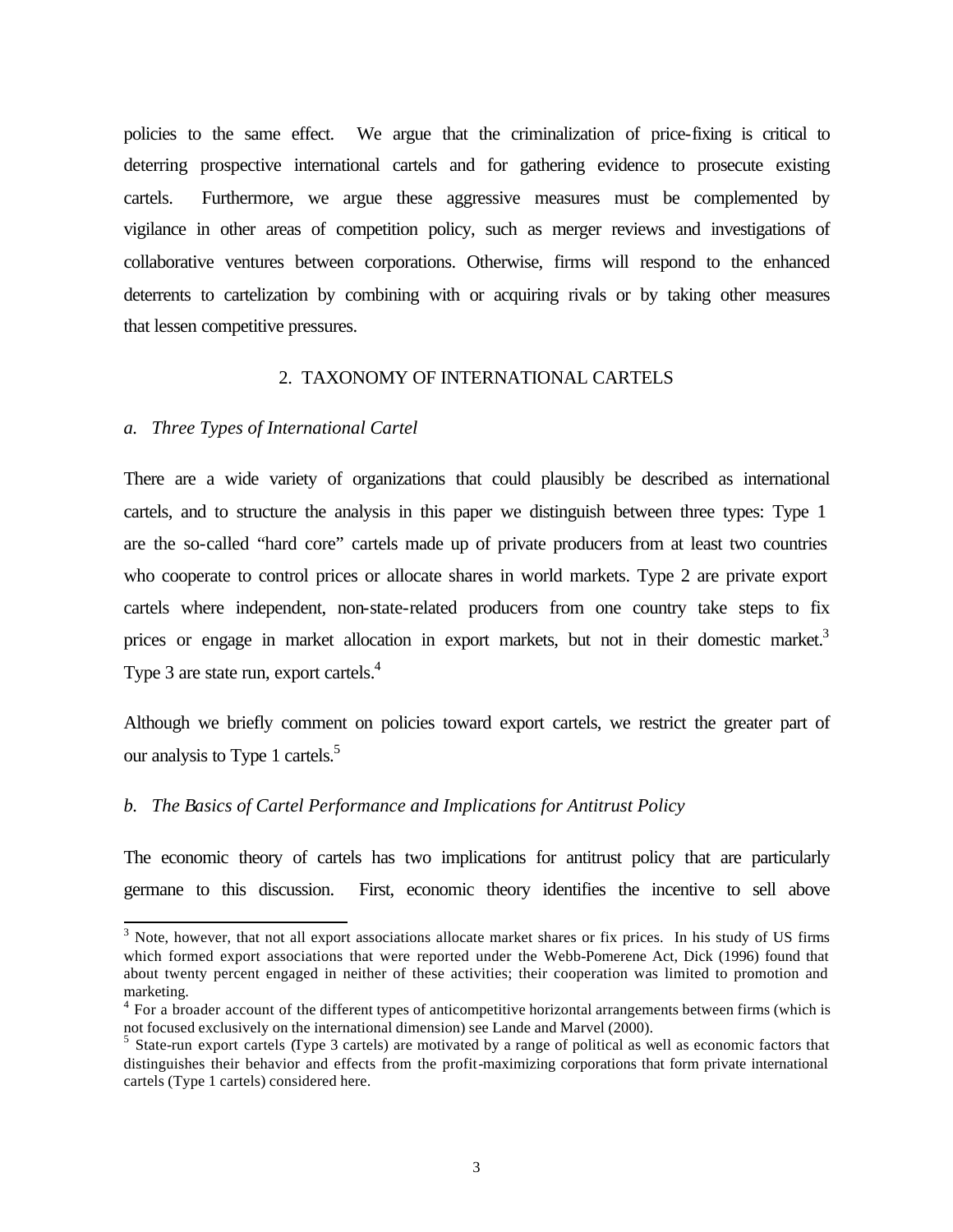agreed quotas, or below cartel prices, as a source of instability underlying all cartels. This has implications for how governments might allocate scarce antitrust resources, since one might want to identify which firms are most likely to be able to overcome the incentive to cheat and direct antitrust resources there. Unfortunately, economic theory does not identify deterministic relationships between industry or firm structure and cartel success. Rather, theoretical advances have established that an infinite number of outcomes are possible, ranging from perfectly competitive prices to perfect collusion.<sup>6</sup> In addition, the success or failure of a cartel in an industry is likely to depend on a host of factors, such as the legal environment, demand for the products in question, the terms of the cartel agreement, managerial skill, and industry history. Worse still, some of these factors are inherently unobservable. Aware of these difficulties, Sutton (1998) argues that a "bounds" approach should guide empirical analysis of cartels. This approach recognizes that there are certain *necessary but not sufficient* conditions for cartel success, which bound the circumstances under which successful cartelization can occur.<sup>7</sup> Outside of the bounds entry may be "too easy" or coordination "too difficult" for a cartel to survive in a particular industry. Inside the bounds, cartels may succeed. One implication of this view is that antitrust enforcement should focus its resources on industries inside these bounds.

All else equal, international cartel agreements are more likely to fall inside the bounds because national borders are a straightforward way to divide up international markets. The ability to monitor competitors increases the likelihood of cartel success—and firms in an international cartel can monitor exports and imports, using published trade and customs data. If these heightened incentives to cartelize outweigh any difficulties associated with organizing a conspiracy among members that have different cultures or languages, then this is an argument for focusing antitrust resources on international cartels.

The second implication of cartel theory for antitrust policy also stems from cartels' underlying fragility. A successful cartel must take actions to counteract the incentive to defect. Such actions include mechanisms to increase the cost to defection: making cheating more

 $<sup>6</sup>$  See Sutton (1998) and Tirole (1988) for the relevant theoretical analyses.</sup>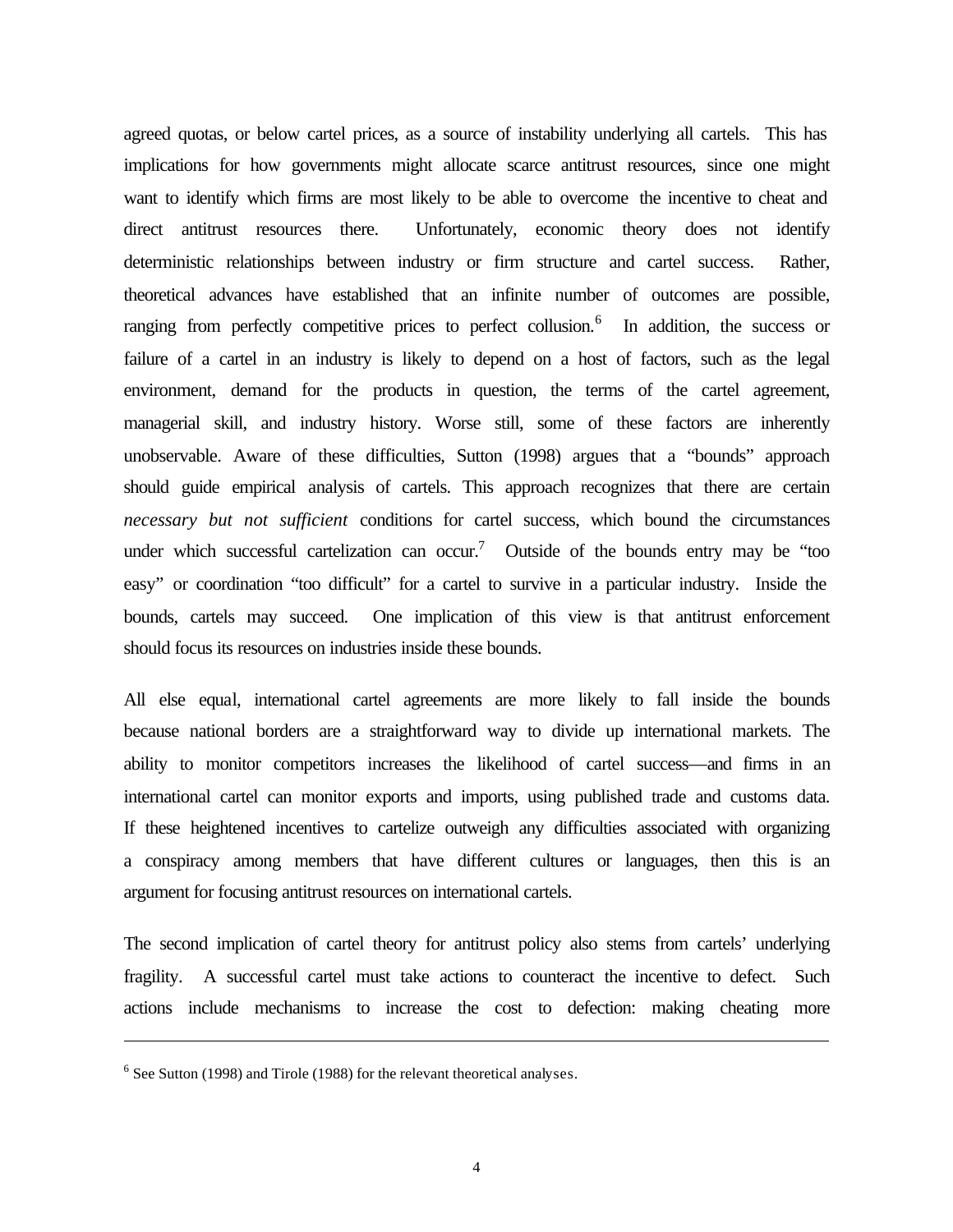observable; making cheating more difficult to undertake; creating mechanisms to punish cheating. Cartel agreements can also include mechanisms that increase the returns to cooperation, such as the creation of barriers to entry. The longer a cartel operates the more likely that it will establish industry practices or barriers that facilitate anticompetitive practices in the future. Barriers to entry created by the cartel, either through tariffs, patent pools, or distribution agreements will not necessarily disappear with the cartel's demise and may well limit future entry and stifle innovation. Firms may move beyond cartel conspiracies to outright mergers, achieving in essence a more stable and consolidated cartel. Therefore, in addition to the classic (static) deadweight losses, over time cartels are likely to distort resource allocation through other means.

Looking forward a little, in section 4 we describe how antitrust policy can take advantage of the ever-present incentive problems faced by cartel members. Measures can be taken to increase these members' incentives to defect, to limit the mechanisms by which cartels can punish defectors, and to prevent the creation of barriers to entry. And in the next section, the potential for strategic behavior by cartel members (during and even after a conspiracy has been terminated by competition authorities) suggests that a more collaborative approach to tackling international cartels is required than is currently employed.

## 3. CONTEMPORARY INTERNATIONAL CARTELS

## *a. "Type 1" International Cartels*

#### *(i) International Cartels: Prevalence, Formation, and Duration*

There have been numerous recent international price-fixing prosecutions by the US Justice Department and the European Commission. From these, we have created a sample that we believe includes nearly all international cartels that were successfully prosecuted by the US or the EC for fixing prices during the  $1990s$ .<sup>8</sup> These cartels operated in a variety of industries,

<sup>&</sup>lt;sup>7</sup> See also Evenett and Suslow (2000) and Levenstein and Suslow (2002).

<sup>&</sup>lt;sup>8</sup> In order to be included in the sample, a cartel must involve more than one producer; include firms from more than one country; have attempted to set prices or divide markets in more than one country; and begin or end in the 1990s.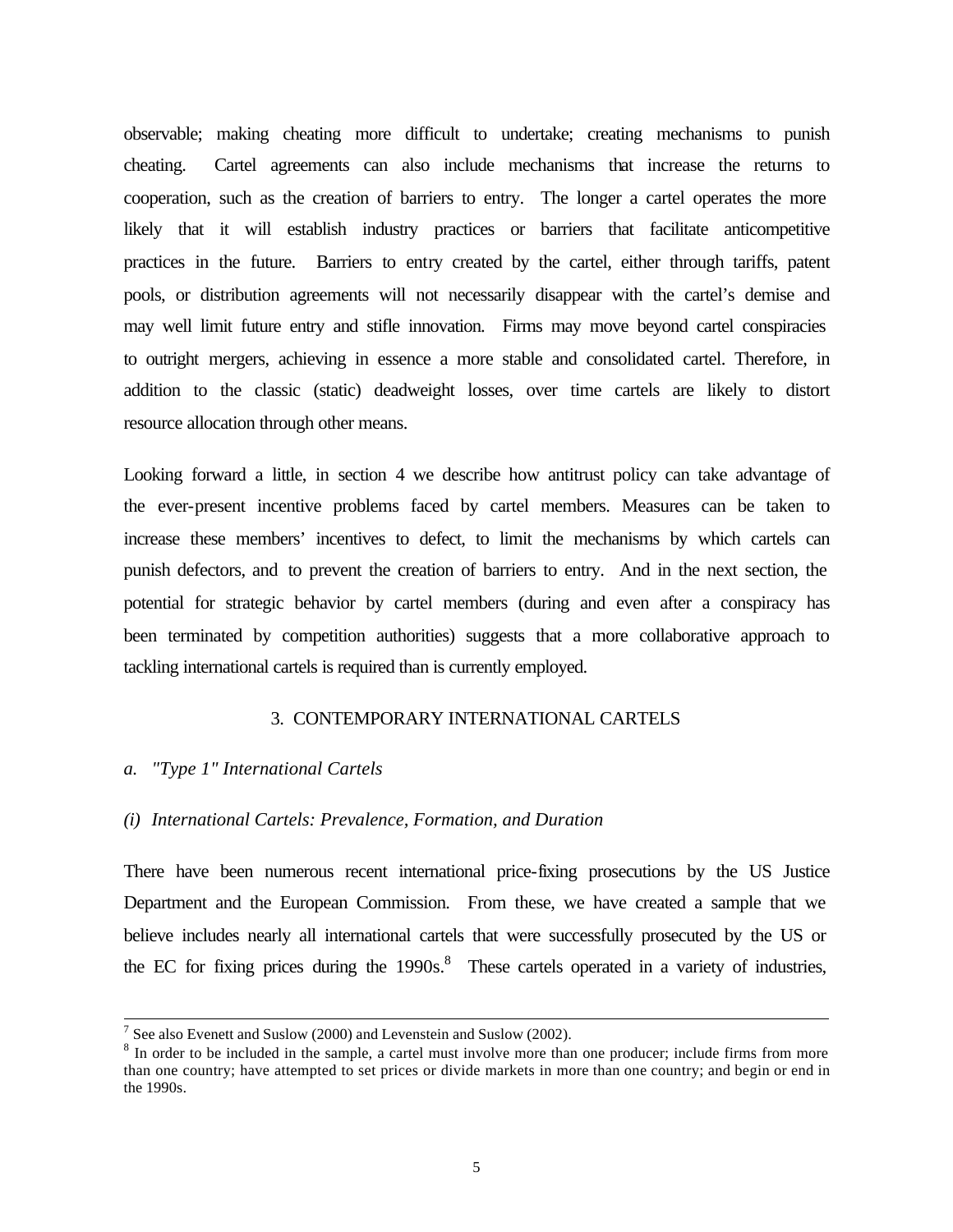including chemicals, metals, paper products, transportation, and services. Their members included some of the largest corporations in the world. The markets affected by these cartels have annual sales of well over \$30 billion.<sup>9</sup>

There are forty cartels in the sample with members from over thirty countries (Table 1). The typical international cartel of the 1990s had firms from two or three countries. Some cartels included firms from four or five countries, and, in the cases of shipping cartels, as many as thirty countries. As expected, given that these are DOJ and EC cases, most of the alleged conspirators are European and US firms. It is not unusual, however, to find Japanese or South Korean participation.

Cartels, being secretive organizations, rarely announce their formation. Empirical research on cartel formation is therefore limited to evidence gathered from cartels operating in a legal (or tolerant) environment or from evidence collected in antitrust prosecutions. Theoretical research on the timing of cartel formation has focused on the effects of business cycles on cartel formation. The available evidence on the formation of the 1990s international cartels suggests that these cartels often were formed following a period of declining prices, but these price declines were not generally associated with macroeconomic fluctuations (Levenstein and Suslow 2001). Anecdotal industry evidence suggests that they were the result of increasing competition and market integration.<sup>10</sup>

Figure 1 shows the pattern in duration for 1990s sample of international cartels. The average duration of cartels in the 1990s sample of DOJ and EC prosecutions is 6 years.<sup>11</sup> Some of these cartels lasted for two decades before antitrust intervention. Other cartels lasted less than a year. Twenty-four of these forty cartels lasted for at least four years, certainly long enough

 9 Due to lack of data, this figure includes revenues for only about half of the industries in Table 1.

 $10$  Levenstein and Suslow (2002) reaches a similar conclusion when analyzing a different sample of international cartels. Most of the cases they study report cartel formation during a period of falling prices, but this is not always, or even usually, associated with falling demand.

<sup>&</sup>lt;sup>11</sup> This measure probably understates the duration of these cartels as it reflects the public, legal record of the years for which the member firms were found or pled guilty to cartelization. The actual start of a cartel agreement may precede the starting date alleged in public documents because an antitrust authority may not have had strong enough evidence of a cartel's initial operations or the authorities may have chosen not to bring that evidence to court as part of a plea arrangement. For these two reasons our measure understates the actual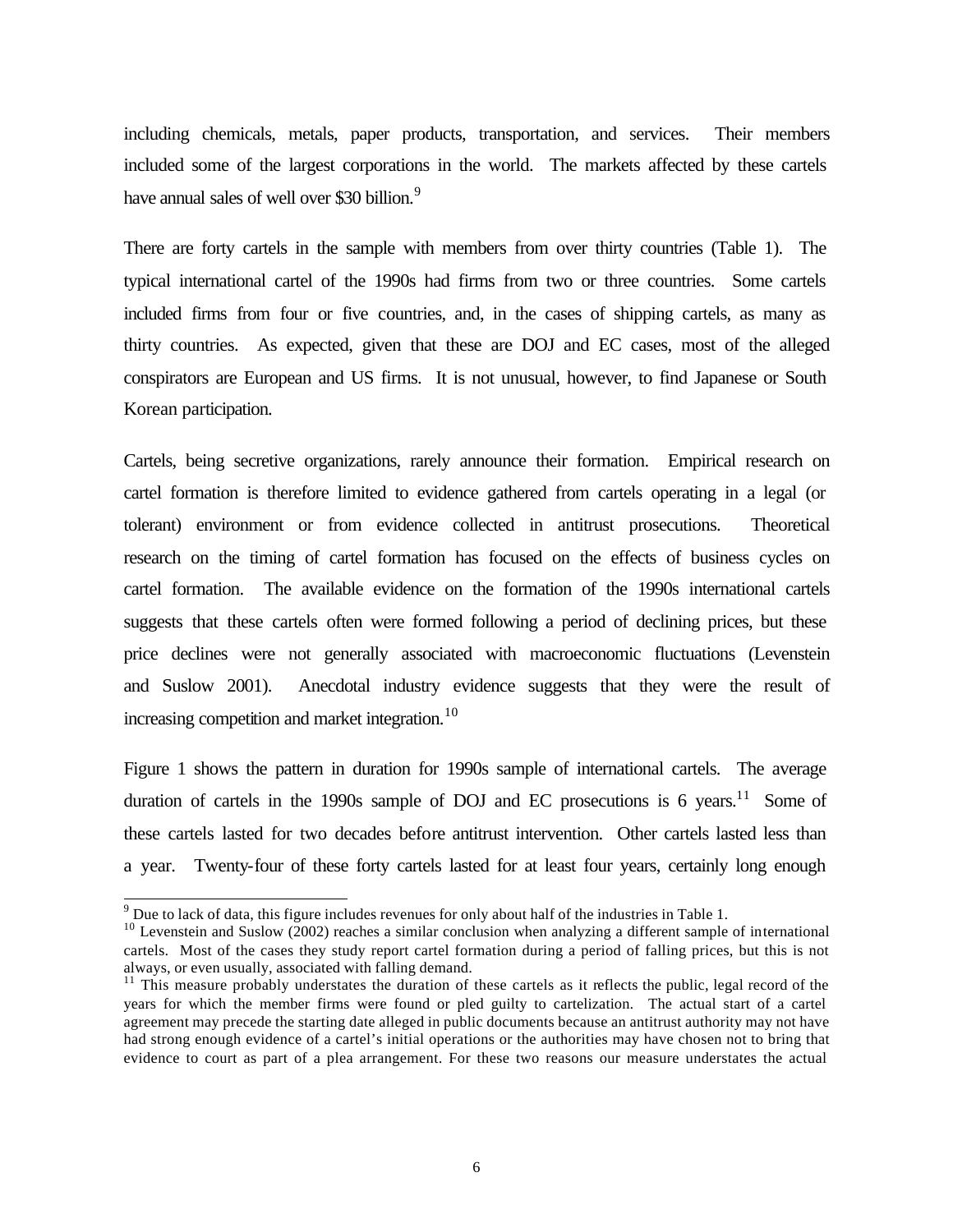to have had a significant impact on consumers. This finding is consistent with conclusions drawn from other samples of cartels. Average duration is generally in years, not decades; there are cartels that do survive decades, others that can't get started, and many in between.

Levenstein and Suslow's (2002) survey of cross-section studies of historical international cartels comes to a similar conclusion. The mean cartel episode length in these studies varies from 4 to 8 years, with a range from one year to several decades. This high variance undoubtedly reflects both true variation in cartel longevity and scholars' selection bias for either very successful, long-lived cartels or those with an interesting history of on-again offagain episodes. Whatever the biases involved, it is clear that cartels are not "short" or "long" lived; they are both. There are also industries that followed the pattern of the Canadian oil industry, in which the failure to sustain collusion led to consolidation of the industry (Grant and Thille 2001). In the next section, we look at this issue and its antitrust implications more closely.

## *(ii) Strategies for Survival: Building Barriers to Entry and Deterring Defections*

The potential profits associated with successful cartelization create a financial rationale for firms to devise means to overcome the short-term incentive to deviate from a cartel agreement; to frustrate entry by new firms; and to prevent detection by competition authorities. Some cartels have turned even to government policies to achieve their ends, employing anti-dumping laws, quotas, regulations, or import surveillance, and other forms of statistical reporting. Cartels have also employed a variety of private measures, including vertical restraints or the use of a common sales agent, patent pooling, joint ventures, and mergers (either during or after the conspiracy period).

For the most part, the public record on 1990s price-fixing cases does not discuss measures taken to block entry. Perhaps this is because such evidence is not necessary for a criminal conviction in the US, where price fixing is *per se* illegal. However, there are many examples

duration of collusion. See Suslow (2001) for a fuller discussion of measuring the duration of international cartels.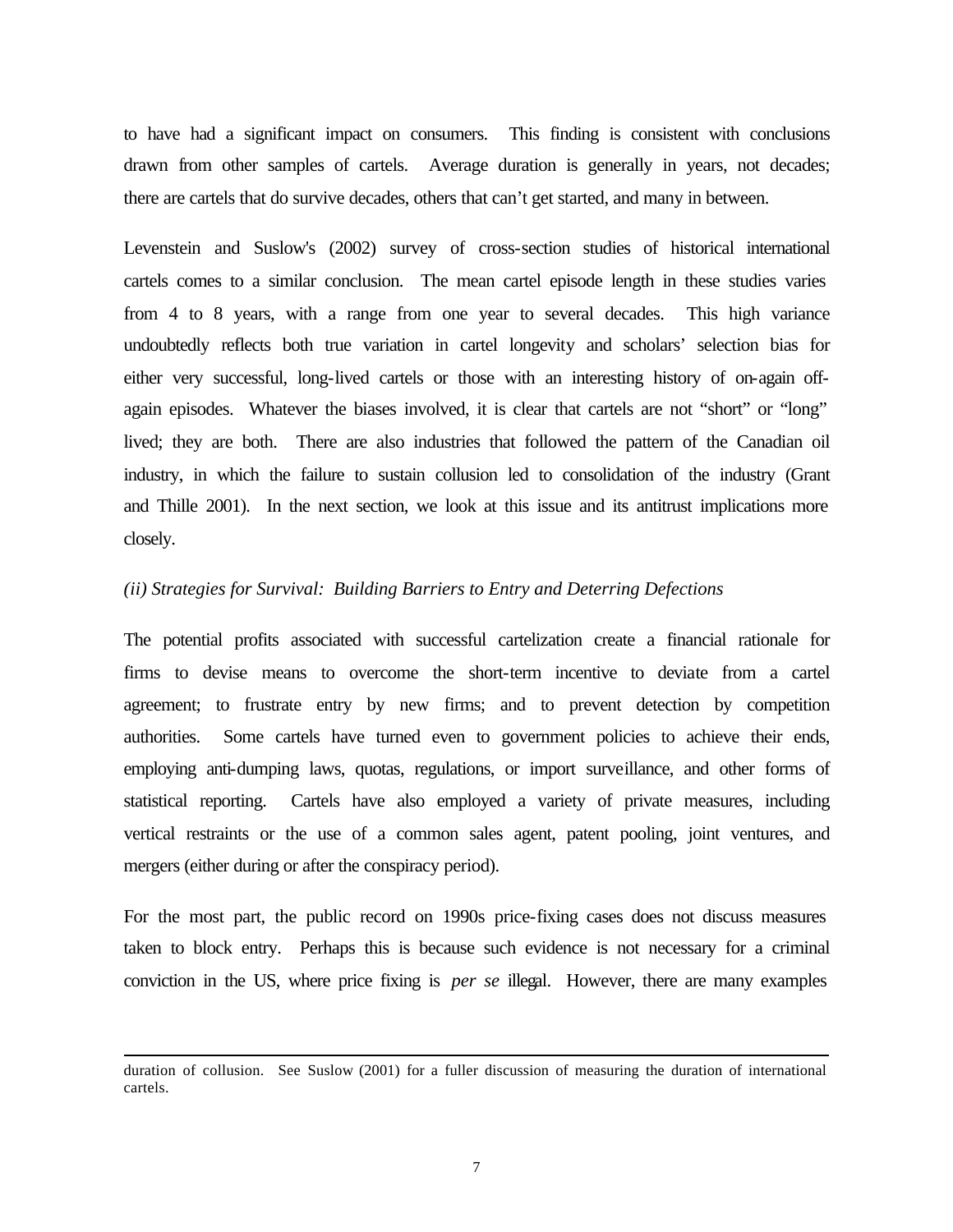of activities that may have been attempts to deter or block entry in these and other industries (Table 2).

Some cartels turned to government restrictions to block entry by outsiders.<sup>12</sup> For example, China has presented vigorous competition in the world citric acid industry, which is otherwise highly concentrated. US producers twice tried to use anti-dumping duties to insulate the US market from Chinese imports of citric acid, once during a cartel conspiracy and once after. Both times the petition was denied. Producers in the ferrosilicon cartel pursued similar tactics, using US anti-dumping duties to protect the cartel from Chinese and other imports (Table 2). $13$ 

Technological restrictions are also used to maintain cartel market power. For example, steel producers that were fixing the price of steel beams "restrict[ed] the flow of information . . . in order to freeze out any new competitors," according to Karl Van Miert, a former EC competition commissioner.<sup>14</sup> In another recent case, members of a graphite electrode cartel "agreed to restrict non-conspirator companies' access to certain graphite electrode manufacturing technology."<sup>15</sup> These cases build on a history of cartel attempts to restrict information about technology to create barriers to entry.<sup>16</sup>

Finally, there is case-specific evidence of the use of strategic alliances and joint ventures to limit or control entry. One of the most striking examples is in the Oil Country Tubular Goods (OCTG) market, which are the seamless steel pipes used in the oil and gas industry. In December 1999, the EC convicted four European and four Japanese steel manufacturers of price fixing. No evidence was found indicating that they blocked entry or potential entry into the OCTG market. However, since the breakup of the cartel, every member of the cartel has joined one of three international alliances. The largest of these, with a 25 percent market

 $12$ This section draws on research by the authors on a few cases selected from Table 2. See Levenstein and Suslow (2001).

 $13$  Pierce (2000) provides an account of the ferrosilicon case and more generally on how petitions for relief against dumping can, in his view, facilitate cartelization.

<sup>14</sup> "European Commission Fines Steel Makers \$116.7 Million" *Wall Street Journal Europe* February 17, 1994.

<sup>&</sup>lt;sup>15</sup> "Japanese Subsidiary Charged with International Conspiracy to Fix Prices for Graphite Electrodes in the US" US DOJ Press Release, February 23, 1998.

 $16$  See, for example, Reich (1992).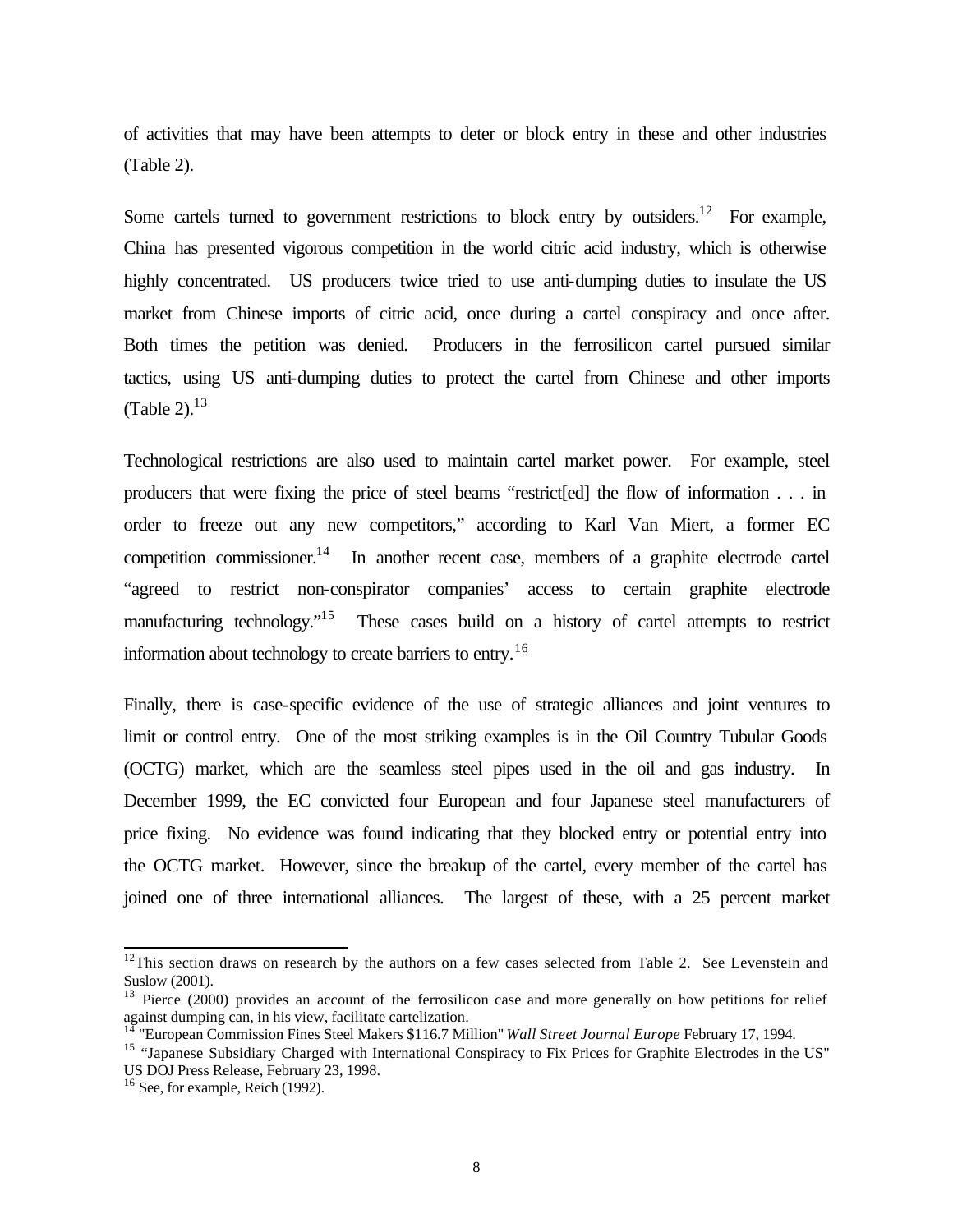share of world OCTG, is led by Techint. Techint controls Dalmine, the Italian member of the cartel, Tamsa, a Mexican tube producer, and Siderca, an Argentine steel producer. They are known jointly as the DST group. Tamsa is currently under investigation by the Mexican Federal Competition Commission for abuse of monopoly power (in a case that appears unconnected to the EC charges). NKK, another leading producer and former cartel member, has formed an alliance with DST, as has a Canadian producer. Three of the Japanese exconspirators have formed an alliance in which they use a single joint sales agency. Mannesmann and Vallourec, the German and French cartel members, have formed a joint venture to which they have transferred all their OCTG production. They are also engaged in steel tube joint ventures with Corus (formerly British Steel), another former cartel member that has exited the OCTG market.

These kinds of activities might be particularly effective in limiting the entry of producers from developing countries. In several commodity chemicals markets, incumbent firms have been willing to accommodate Chinese entry since the break-up of a cartel, but they have done so by establishing joint ventures between former cartel participants and their Chinese competitors. These arrangements give Chinese producers access to the world market, but may do so at some cost to competition. Of course, both entrants and established producers could have other, welfare-enhancing motives for joint ventures, such as sharing technology, local market expertise, or capital. These explanations for joint ventures are not mutually exclusive, but joint ventures (and mergers) in industries known to have a history of international price fixing should be carefully scrutinized by regulatory authorities.<sup>17</sup>

We have presented evidence of anti-competitive actions taken by contemporary international cartels to create barriers to entry through mergers and joint ventures, and to manipulate certain governmental policy tools, such as protective tariffs and anti-dumping duties, either during or after a conspiracy. While some of these actions may be appropriate under certain circumstances, their appearance in an industry that has recently attempted to cartelize should raise concern about possible anti-competitive effects.

 $17$  There are several industries, including bromine and steel, that appear in both the 1990s cartel sample and the historical sample of a century before. See Levenstein (1997).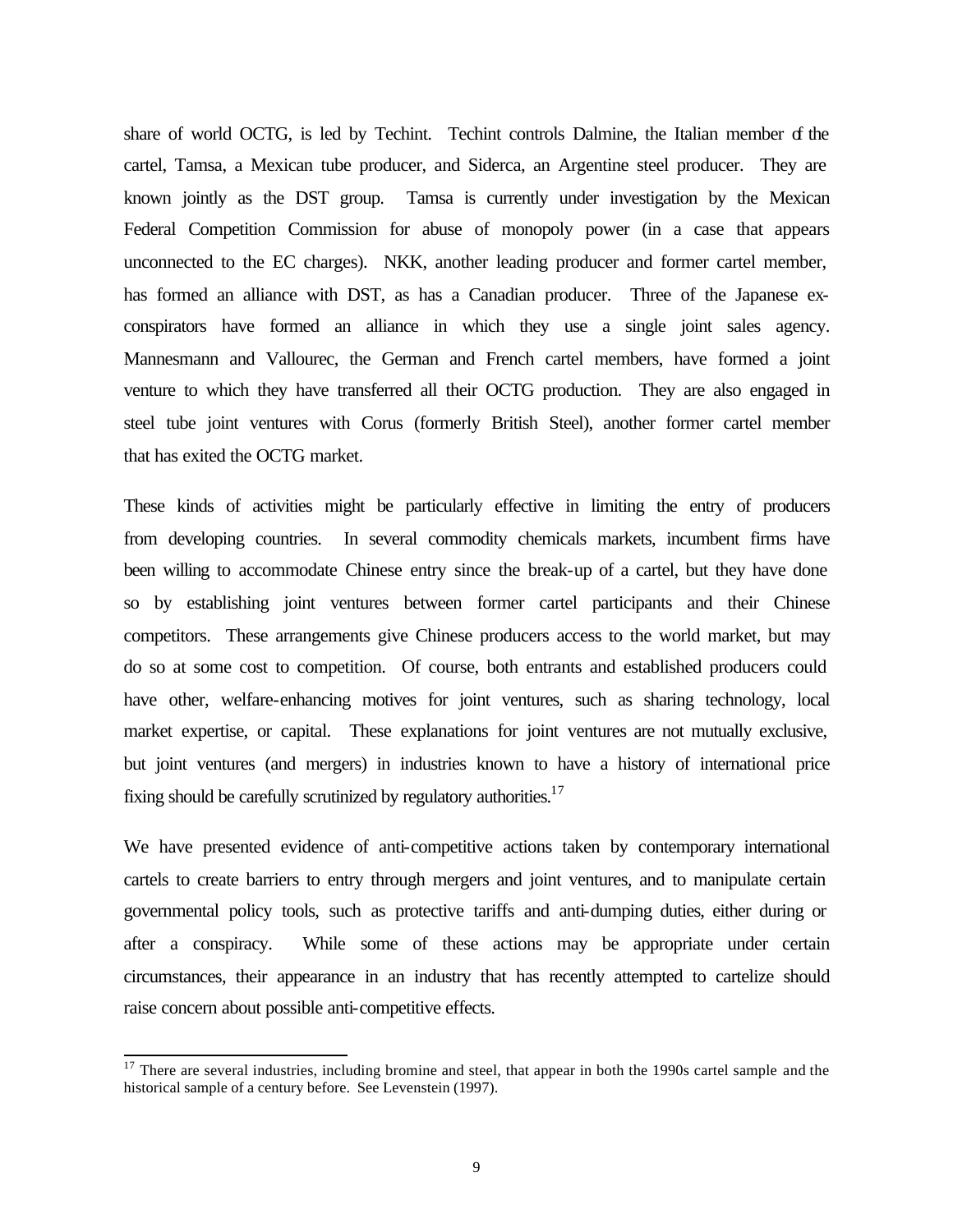## *b. "Type 2" Export Cartels*

#### *(i) Legal Status*

l

Export cartels are associations of firms that cooperate in the marketing and distribution of their product to foreign markets. The competition laws of virtually all countries exempt such export cartels from prosecution by domestic authorities. A summary of these exemptions is provided in Table 3. In some legislation, exemptions for export cartels are explicitly motivated by mercantilism: a desire to increase national exports and give national firms a competitive advantage relative to firms based in other countries. In most cases, however, this exemption is *implicit* in national competition laws, which cover only those activities affecting the domestic markets and typically export activities are presumed not to affect domestic markets. Several countries do, however, provide specific exemptions from domestic laws for cartels that would otherwise violate domestic laws as long as their activities are restricted to export markets. Japan, Mexico, and the United States all have such legislation. Japan and the US require that export cartels register with a governmental agency to receive an antitrust exemption. In most cases, however, no registration is required, so there is very limited information regarding the number or activities of export associations.

When the US passed the Webb-Pomerene Act in 1918, which exempts American export cartels from some of the U.S. legal provisions against cartelization, most of its trading partners did not prohibit cartels.<sup>18</sup> The US was then a relatively small player in many international markets, and those markets were effectively controlled by legal international cartels dominated by large European producers. Foreign cartels took actions to bar entry from non-members, but US firms were not allowed by US law to join these international cartels. US firms were therefore blocked from exporting to these markets. In such an environment, exemptions for export cartels were most likely export-promoting, even if they did not necessarily increase competition in foreign markets much.

<sup>&</sup>lt;sup>18</sup> Subsequently, the Export Companies Trading Act of 1982 provided further legal exemptions to registered U.S. export cartels.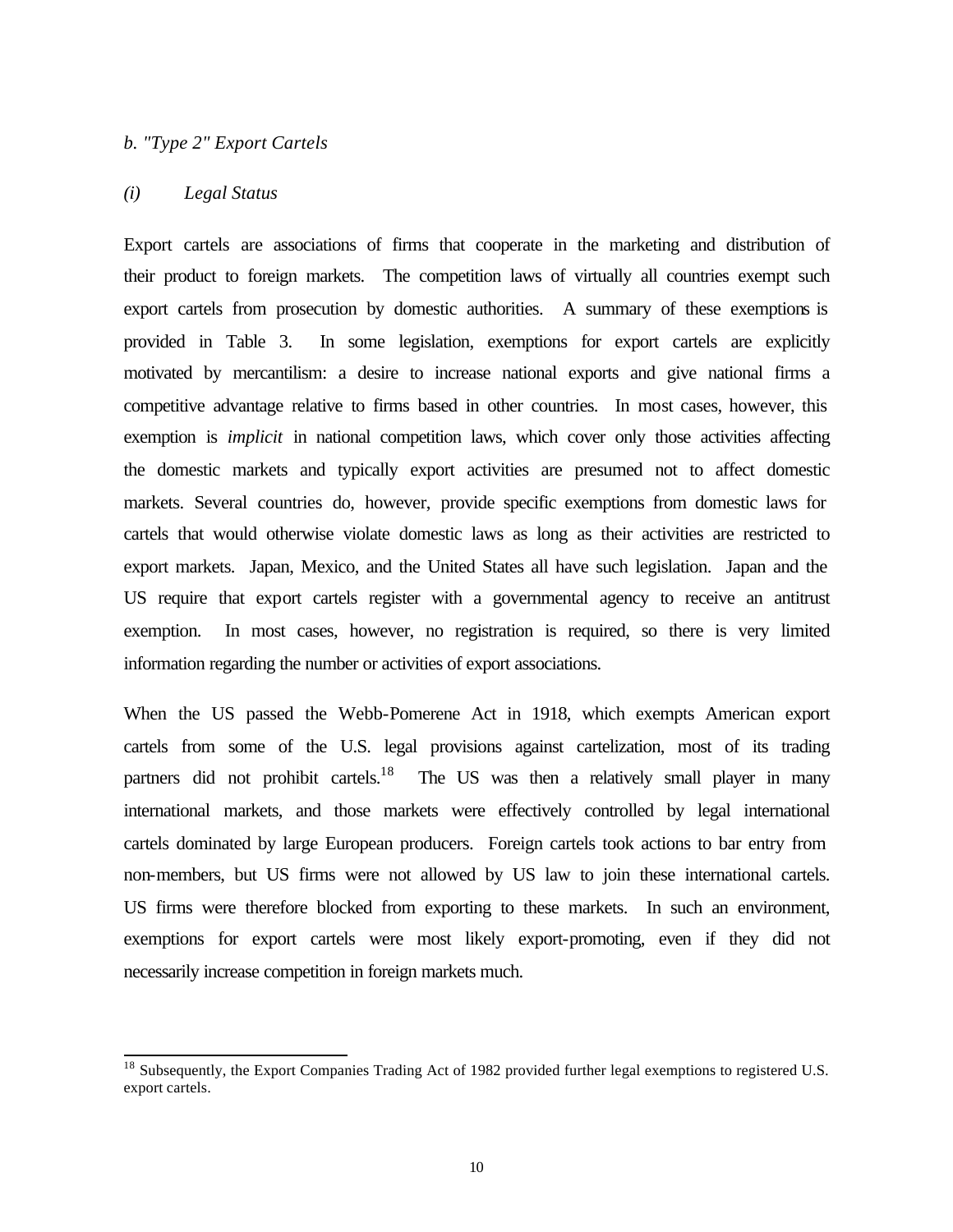Presently, the likely effect of these exemptions for export cartels is to make it more difficult for national governments to exchange information and evidence regarding the activities of suspected international cartels. This is because nations are reluctant to provide information about those acts that their exporters engage in which they consider to be legal under their own laws. However, recent reforms of competition law in EC countries have restricted or eliminated export cartel exemptions in some member states. For example, Germany's new competition law explicitly omits its earlier provision for exemption and registration of export cartels. The UK's 1998 competition law omits mention of the Fair Trading Law's provisions for exemption and registration of export cartels.

Where countries have provided explicit exemptions for export cartels these do not appear to be widely used by international cartels. For example, there is no mention of the existence of a Webb-Pomerene Association in any of the recent international cartel convictions obtained by the US Justice Department.<sup>19</sup> The registration requirement may deter cartel participants from availing themselves of the exemption. Firms engaged in price-fixing may prefer secrecy to a limited immunity that might bring them to the attention of competition officials.

#### *(ii) Prevalence of Export Cartels*

Few countries require that firms organizing an export association formally register with the government (Table 3). It is therefore almost impossible to track the number of these associations internationally. In the US, however, the Webb-Pomerene and the Export Trading Company Acts require registration with a federal agency. The number of registered Webb-Pomerene associations in the US hit a peak of 62 in 1930, and has declined fairly steadily through the years.<sup>20</sup> By 1989 the number of Webb-Pomerene associations had declined to twenty-four. Put into context, this number is quite small and represents only a fraction of US trade. Dick reports that these associations covered 2.3% of US exports in 1962 and a mere 1.5% in  $1976<sup>21</sup>$  The limited information available from other countries shows a similar

<sup>&</sup>lt;sup>19</sup> However, the European Commission took action against a cartel of U.S. wood pulp producers, whose cartel was registered in the U.S. under the Webb-Pomerene Act.

<sup>&</sup>lt;sup>20</sup> Unfortunately, we have not been able to obtain data on the number of associations registered under the Export Trading Company Act.

 $21$  Dick (1992), p. 97.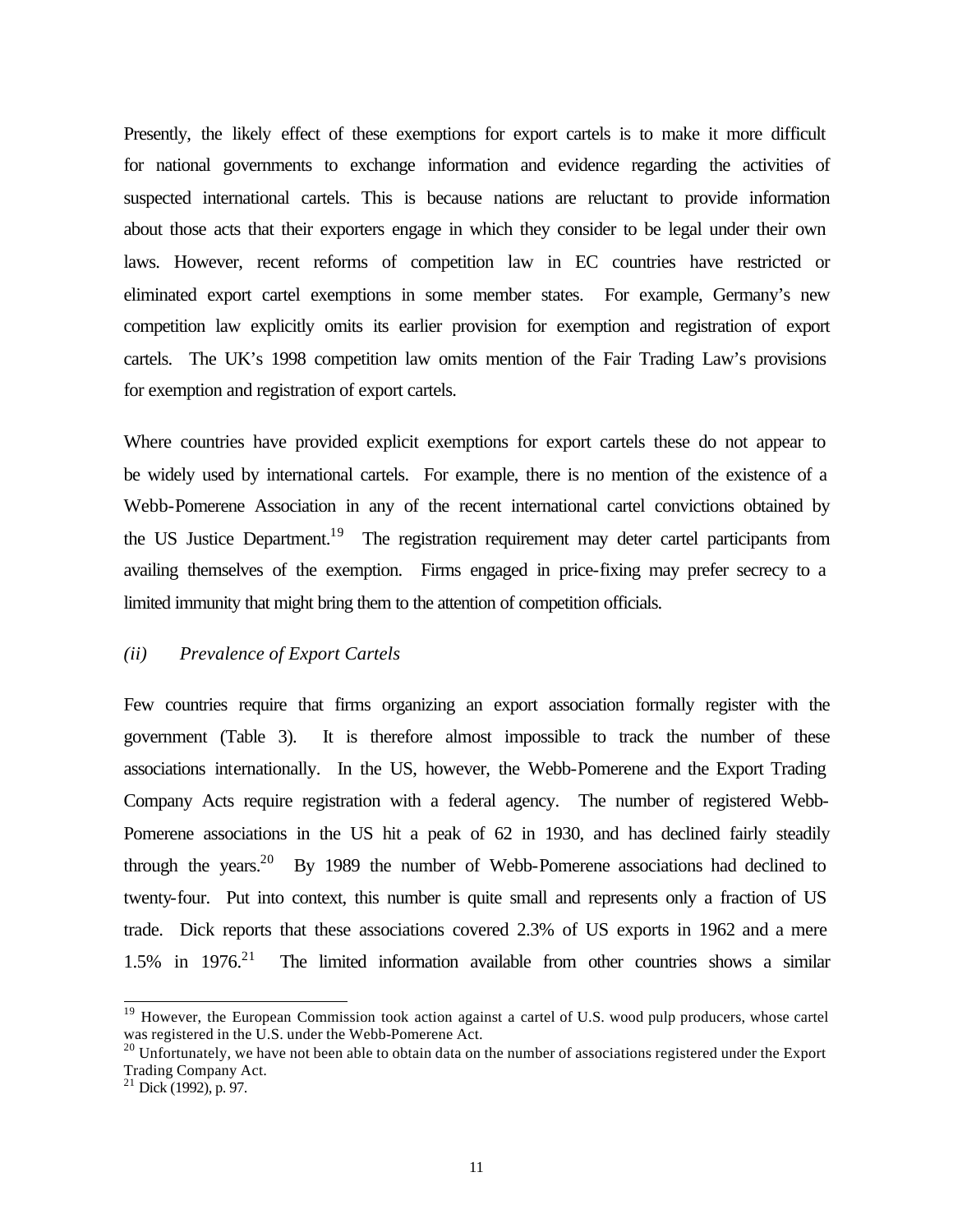pattern. The OECD reported in 1984 that between 1972 and 1982, the number of export cartels in the UK held constant, the number in Germany declined slightly, and the number in Japan declined markedly.<sup>22</sup>

## *(iii) Activities of Export Cartels*

In some cases, exporting firms cooperate by engaging in price fixing: either agreeing to sell their exports at the same price or to sell them through a single, joint sales agency that will accomplish the same thing. Firms may also use cooperative export organizations to jointly market products. While the latter type of activity may lessen competition, it may also allow firms to achieve sufficient scale to participate in foreign markets. In many cases, this outcome is more pro-competitive than the mergers or joint ventures to which firms might otherwise turn to achieve the necessary scale for global competition. Consequently, policies toward export cartels ought to distinguish between the various motivations for cooperative export organizations.

Where countries do require reporting or registration of cooperative export organizations, it may be possible to determine which activities such organizations engage in. Several studies by Andrew Dick find that US Webb-Pomerene Associations had little anti-competitive effect in part because they also served to lower the cost of exporting.<sup>23</sup> One reason for the limited use of these associations by recent international cartels may be that they consist only of US exporters, with little ability to control other nation's markets.

## *(iv) Anti-Competitive Effects of Export Cartels*

The anti-competitive impact of export cartels may be more significant in some markets or countries than others. For example, at a recent meeting of competition policy-makers at the OECD, some countries voiced concern "that export or import cartels could inflict [harm] on trade and market access … and argued that such cartels should lose any exemption they might enjoy from national competition law. Others … questioned the importance of such cases and argued that … such exemptions do not immunize such cartels from prosecution by the

l  $22$  OECD (1984).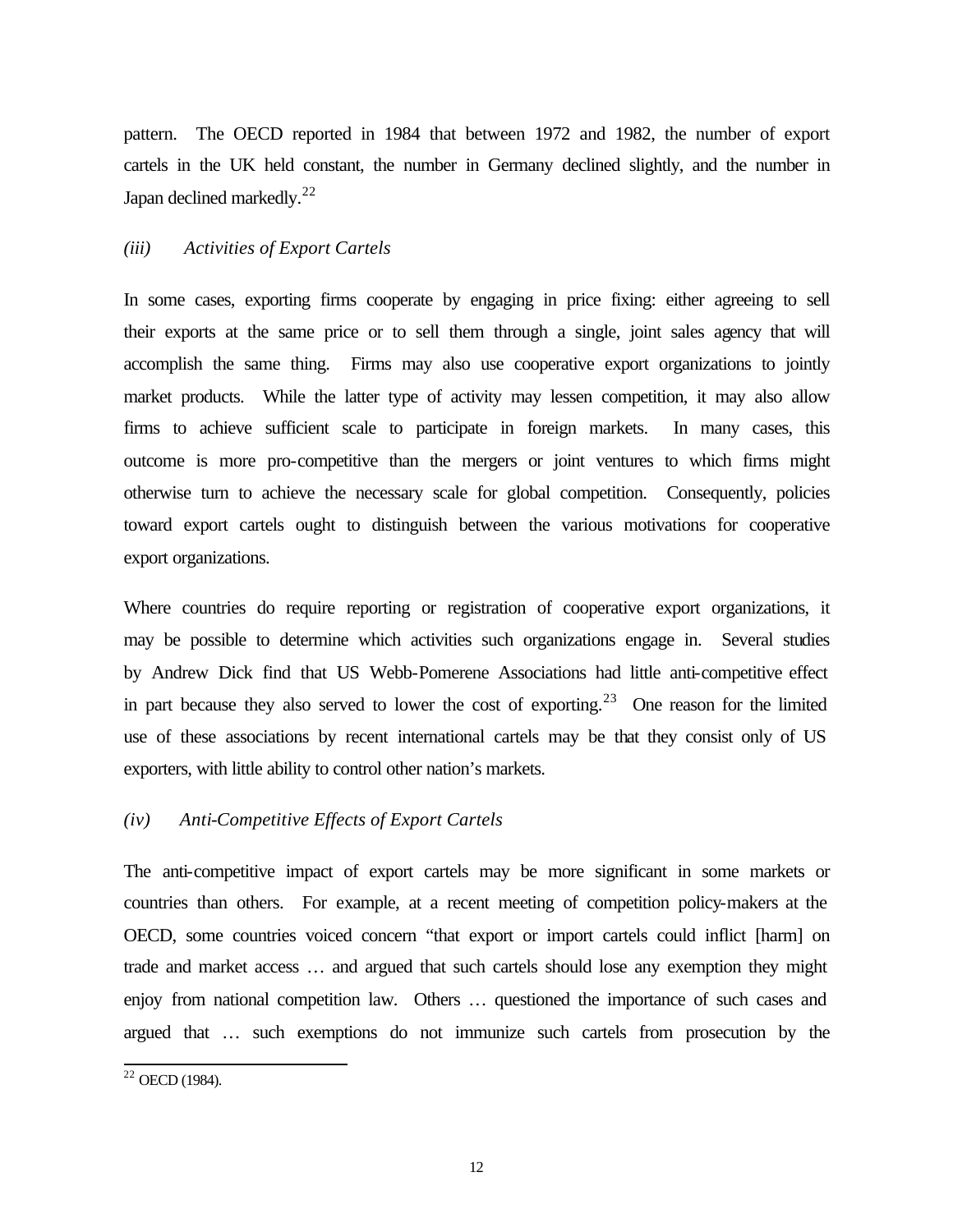affected country. Others pointed out that affected countries might have difficulty obtaining the necessary evidence located abroad …"<sup>24</sup> A recent article in the *Journal of Competition Law and Policy* made a similar point, arguing that Mexico has been harmed by the activities of legal export cartels based in other countries. While prosecution of these cartels is possible under Mexican law the lack of cooperation from other countries means that information gathering is difficult and prosecution almost impossible.<sup>25</sup>

There is little mention of legal export cartels in recent reports on international antitrust from the OECD and the U.S. International Competition Policy Advisory Committee.<sup>26</sup> This suggests that certain leading members of the American antitrust community do not feel that this is an issue that severely affects consumers or those domestic producers who compete with foreign export cartels. The OECD's report on *Hard Core Cartels* "urges … reviews by competition authorities … of [export cartel] exclusions [but] does not regard further action in this area to be a priority in connection with its program for bringing about more effective action against hard core cartels" (OECD 2000a, p. 28).

Having laid out the main features of contemporary international cartels, and conveyed a sense of their prevalence in the 1990s, we now examine the effectiveness of current anti-cartel enforcement regimes.

#### 4. THE DETERRENCE APPROACH TO INTERNATIONAL CARTEL ENFORCEMENT

Before assessing the recent increase in international cartel investigations, it will be useful to lay out—from a traditional "law and economics" perspective—the incentives supplied by national anti-cartel enforcement regimes and penalties.<sup>27</sup> This analysis will then motivate a discussion of the inadequacies of national anti-cartel enforcement in a world of many legal jurisdictions.

<sup>&</sup>lt;sup>23</sup> Dick (1992, 1996).

<sup>24</sup> "Summary" *OECD Journal of Competition Law and Policy* 1:4 (1999), p. 10.

 $25$  Wise (1999), p. 67.

<sup>26</sup> ICPAC (2000) and OECD (1999).

 $27$  For a recent exhaustive survey of the law and economics literature see Kaplow and Shavell (1998). Our discussion focuses on the incentives supplied by public enforcement practices. Private suits—brought for damages by cartel victims—that are permitted in some jurisdictions, may reinforce these incentives.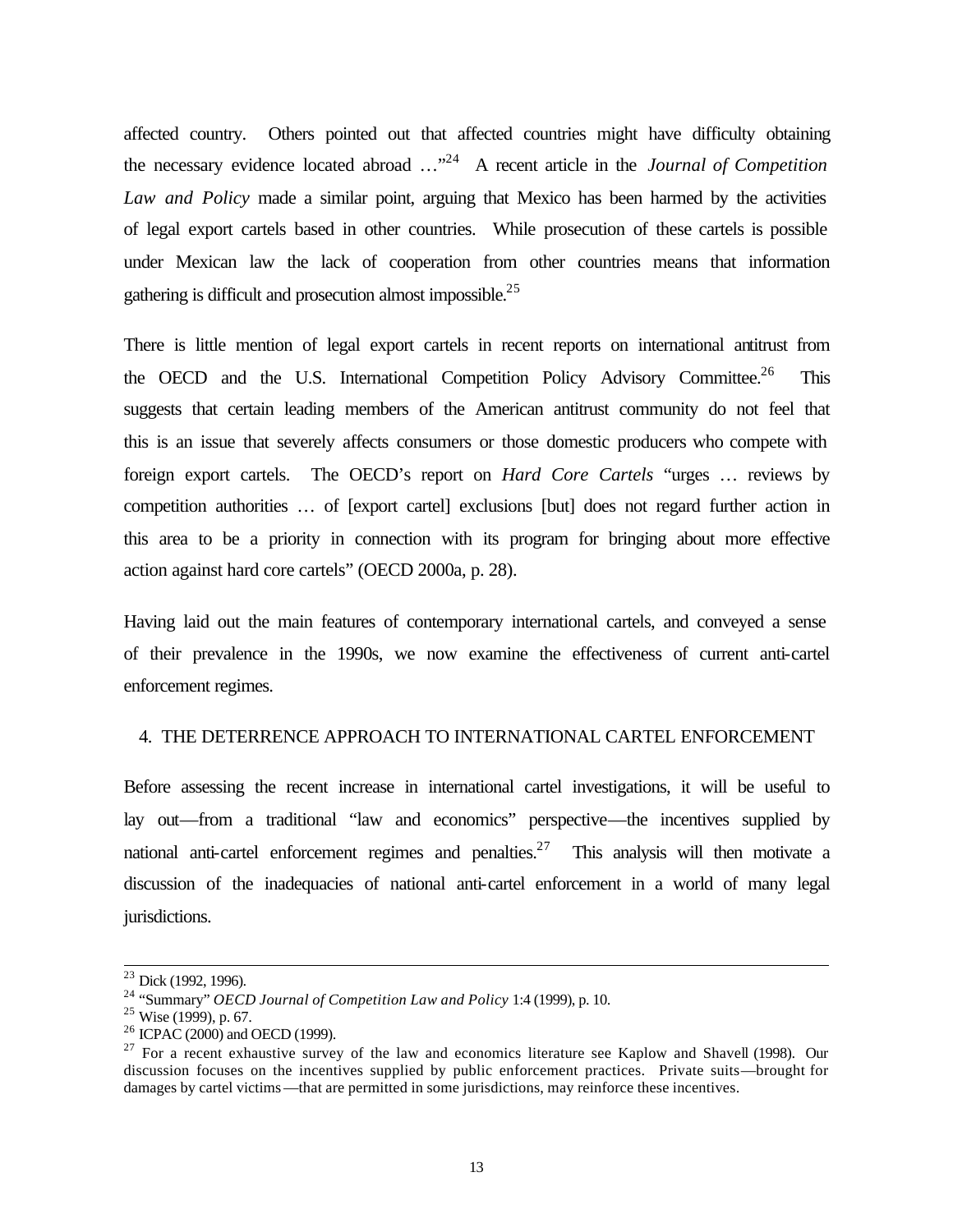From the law and economics perspective the objective of anti-cartel laws should be to deter, and where necessary punish, firms who engage in this undesirable  $act.^{28}$  Three characteristics of cartels are germane to understanding the incentives supplied by anti-cartel enforcement. First, cartels typically involve secret agreements between firms. Second, the objective of these agreements is to secure pecuniary gains for cartel members. Third, sustaining the cartel requires careful attention to crafting incentive compatible agreements between firms.

A group of firms will be *collectively* deterred from cartelizing a nation's markets if that countries' antitrust authority is expected to fine them *more than* the gains from participating in the cartel.<sup>29</sup> Assuming that the firms are risk neutral; there are no costs to the firms in defending themselves before a fine is imposed; the pecuniary gain from cartelization equals *G*; and the probability of the antitrust authority detecting and punishing the cartel equals *p*, then a fine *f that equals or exceeds (G/p)* will provide the necessary collective deterrent. An important insight is that even though cartel agreements are typically secret—and so the probability of detection and punishment  $p$  is low—so long as  $p$  is positive there exists a fine that will collectively deter cartelization.<sup>30</sup> Secrecy may impede investigations, but deterrence is still in principle feasible. These arguments may also provide a rationale for why some nations, such as the United States, Germany, and Switzerland, have made the maximum fines for cartel members a function of the pecuniary gain from their illicit activity.<sup>31</sup>

 $^{28}$  As a testament to the influence of this perspective it is worth noting that the Ministry of Commerce in New Zealand recently published a report on the effectiveness of the deterrence provided by that nation's enforcement practices and courts which was explicitly built on the lines of reasoning discussed in this section. See Ministry of Commerce, Government of New Zealand (1998).

<sup>&</sup>lt;sup>29</sup> It is theoretically possible that a cartel agreement reduces the costs of its members. (Indeed, should such an agreement result in considerable reductions in the marginal costs of the parties to that agreement then, compared to a perfectly competitive benchmark, the formation of a cartel could be welfare improving.) Under these circumstances Landes (1983) demonstrated that the optimal fine should be based on the net harm to consumers, rather than on the total pecuniary gain to the cartel members. In the absence of such cost reductions, the net harm to consumers will exceed the pecuniary gain to cartel members, and so basing fines on the former could form the basis of an effective deterrent also.

<sup>&</sup>lt;sup>30</sup> This simple calculation can be extended in a number of ways, see Government of New Zealand (1998). Perhaps the most important extension is to include enforcement costs, which leads to the finding that the optimal enforcement of cartels may result in some less distortionary cartels not being prosecuted. We thank Bob Hahn for reminding us of this point.

<sup>&</sup>lt;sup>31</sup> Although this section focuses on the deterrent effect of state antitrust enforcement, it should be borne in mind that some jurisdictions permit private suits by those entities whose interests are hurt by a cartel. In principle, the expectation of damages won by those interests can act as a deterrent to cartelization too.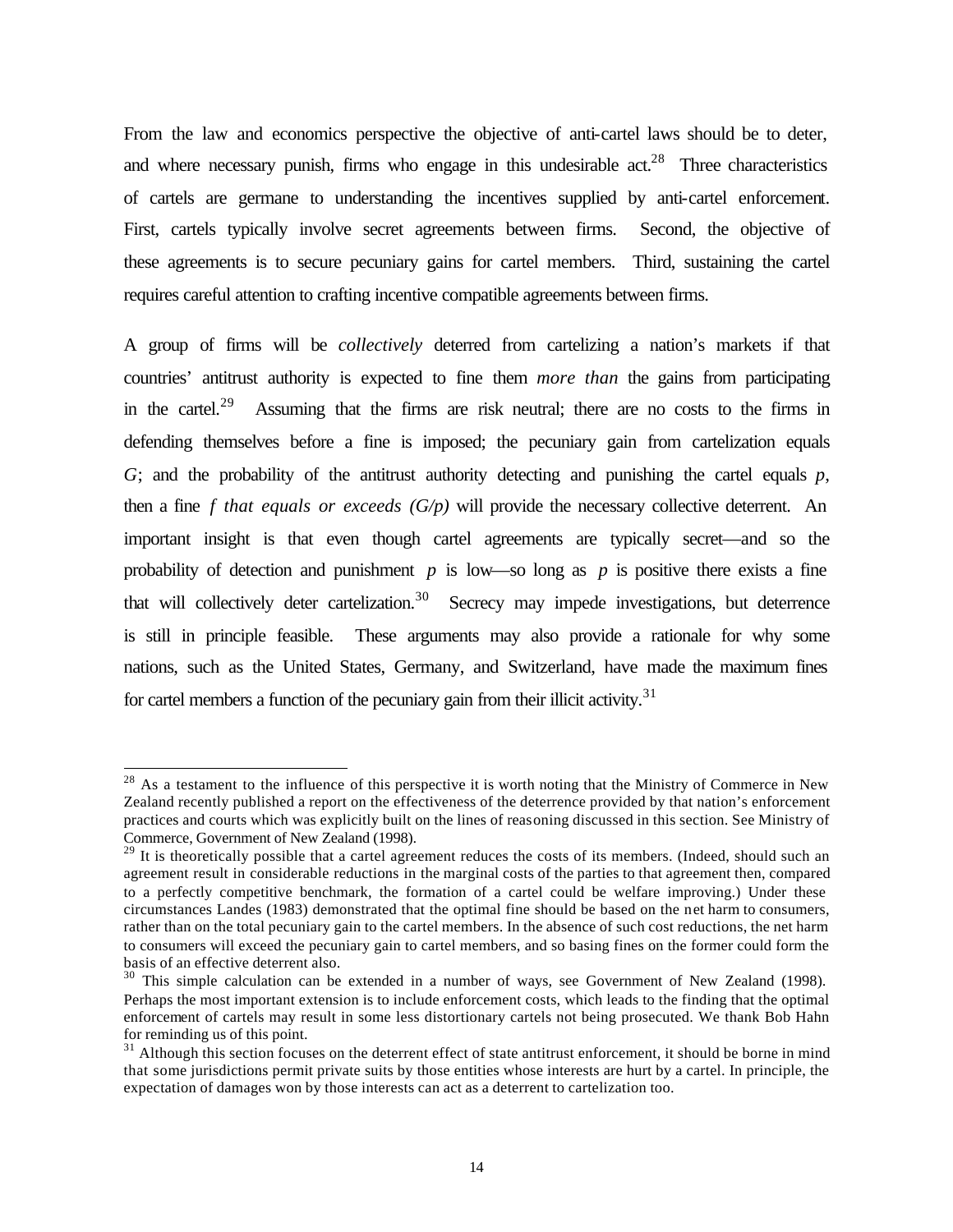Antitrust officials have exploited the "incentive compatibility" problems faced by cartels through the introduction of corporate leniency programs. These programs—which offer reduced penalties to qualifying firms that come forward with evidence of cartel conduct induce members to "defect" from cartel agreements. These programs have also been motivated by the observation that the successful prosecution of cartels typically requires evidence supplied by at least one co-conspirator.<sup>32</sup>

The US corporate leniency program, last revised in 1993, can be rationalized in these terms. Currently only the *first* firm to come forward with evidence about a currently uninvestigated cartel is *automatically* granted an amnesty from all US criminal penalties. This encourages a "winner takes all" dynamic, where members of an otherwise successful cartel each have an incentive to be the first to provide evidence to US authorities.<sup>33</sup> A second feature is that even if a firm is not the first to approach the US authorities, such a firm can gain a substantial reduction in penalties by admitting to cartel practices in *other* markets that are (at the time of the application for leniency) uninvestigated. This provision has set off a "domino" effect in which one cartel investigation can result in evidence for subsequent investigations. Since these changes, and others, were introduced the US has received on average one amnesty application per month, approximately twelve times the previous rate.

Jurisdictions differ considerably in whether they impose criminal penalties in cartel cases. In particular, few jurisdictions permit the incarceration of business executives responsible for cartelization.<sup>34</sup> US officials strongly believe that criminal penalties including the threat of incarceration are essential deterrents to cartelization.<sup>35</sup> How does a law and economics

 $32$  At the core of such leniency programs lies the incentive to give evidence in return for reduced (or even no) punishment for criminal acts. Some members of the Bar have pointed out that this incentive may well distort the information offered to enforcement authorities and the statements that former conspirators are willing to make in court. See "The World Gets Tough on Price Fixers," *New York Times*, June 3, 2001, section 3, pages 1ff.

<sup>&</sup>lt;sup>33</sup> The German Bundeskartellant (Federal Cartel Office) revised their corporate leniency program in April 2000 to include such a provision too. Dr. Ulf Boge, President of the Bundeskartellant, argued in explicitly economic terms as follows: "By granting a total exemption from fines to the first firm that approaches us we want

to induce the cartel members to compete with each other to defect from the cartel." See Bundeskartellant (2000). <sup>34</sup> Although the criminality of cartel behavior has considerable implications for international cooperation and evidence sharing, the role of these sanctions as a deterrent is what concerns us presently.

<sup>&</sup>lt;sup>35</sup> See, for example, Hammond (2000) who argues: "based on our experience, there is no greater deterrent to the commission of cartel activity than the risk of imprisonment for corporate officials. Corporate fines are simply not sufficient to deter would-be offenders. For example, in some cartels, such as the graphic electrodes cartel,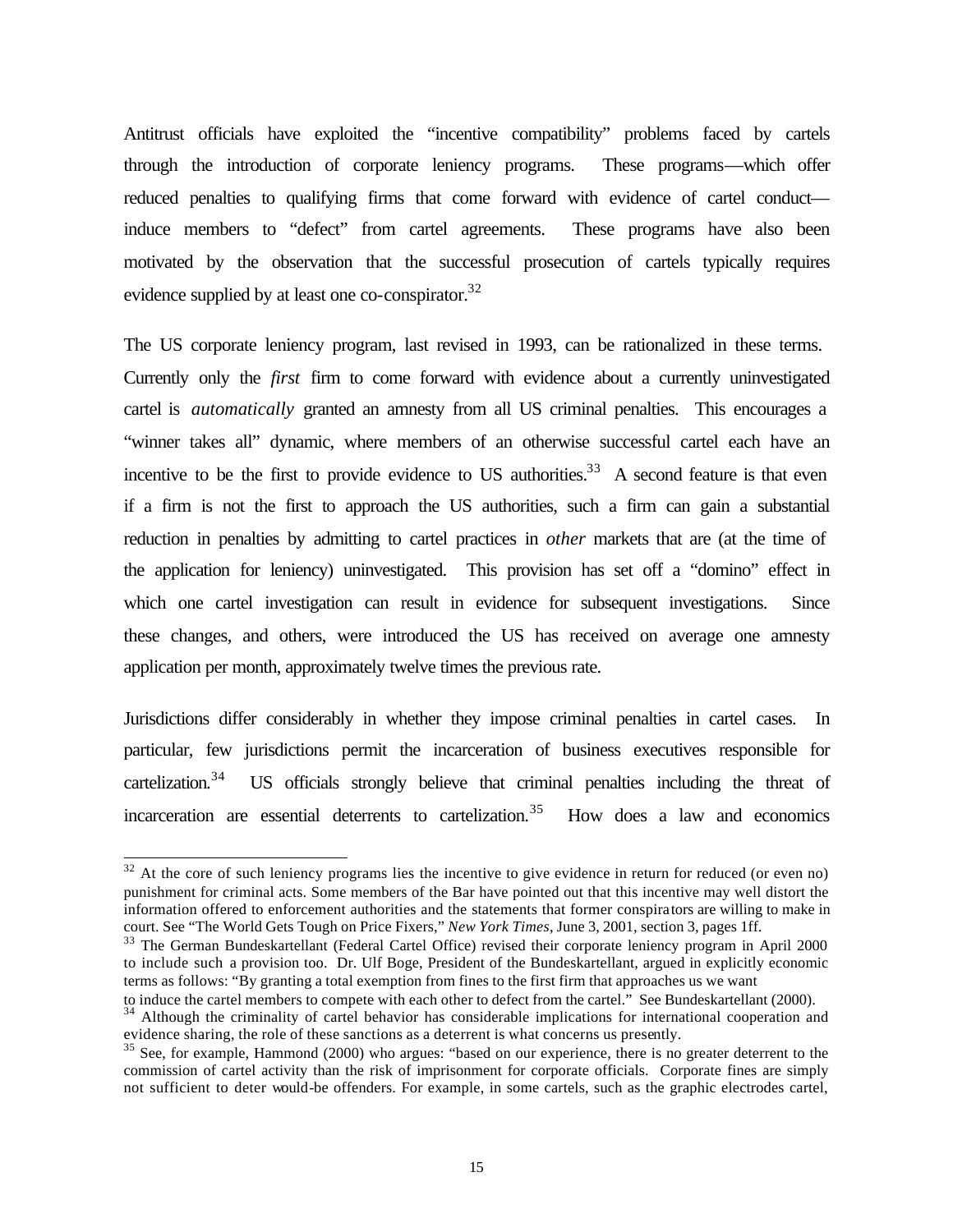approach assess this claim? First, incarceration involves costly losses in and re-allocation of output: managers' productivity is less during their period of incarceration, and resources must be devoted to the construction and operation of prisons. If these were the sole considerations, then incarceration would be a less desirable alternative to fines. However, given the low probability of punishing a cartel and the sizeable gains from engaging in such behavior, the minimum fine that would deter a cartel may in fact bankrupt a firm or its senior executives. Bankrupting a firm that has been engaged in cartel behavior could actually reduce the number of suppliers to a market, resulting perversely in less competition and higher prices. Furthermore, personal bankruptcy laws bound from below what corporate executives can lose from anti-cartel enforcement. Incarceration may provide—through the loss of freedom, reputation, social standing, and earnings—the only remaining means to alter the incentives of corporate executives. This argument is particularly important because the use of stock options in executive compensation packages provides very strong incentives to senior executives to maximize firm earnings and stock market value.

The second "law and economics" argument is that incarceration is needed to reduce or eliminate the expected harm caused by repeat offenses. There may be legitimate concern that executives who have successfully arranged explicit agreements to carve up a market will, after the cartel is broken up, attempt some other form of anti-competitive practice. The imposition of fines alone may not induce a firm's shareholders to replace the offending executives, especially if the latter can convince shareholders that the fine was a "cost of doing business" and that the benefits from implicit collusion (which they expect to secure in a market that is well known to them) will soon flow. Here, a clean break with the past may be needed, with incarceration simultaneously removing the relevant executives from their posts and acting as a threat to incoming senior executives not to attempt re-cartelization. Antitrust officials must also weigh the stronger deterrent effect of incarceration against the higher levels of evidence that are required to secure criminal convictions. The threat of incarceration

individuals personally pocketed millions of dollars as a result of their criminal activity. A corporate fine, no matter how punitive, is unlikely to deter such individuals." Mr. Scott Hammond is the Director of Criminal Enforcement at the US Department of Justice. In interpreting his remarks it is worth bearing in mind that the maximum fine under US law for individuals convicted in engaging in cartel behavior is \$350,000 which given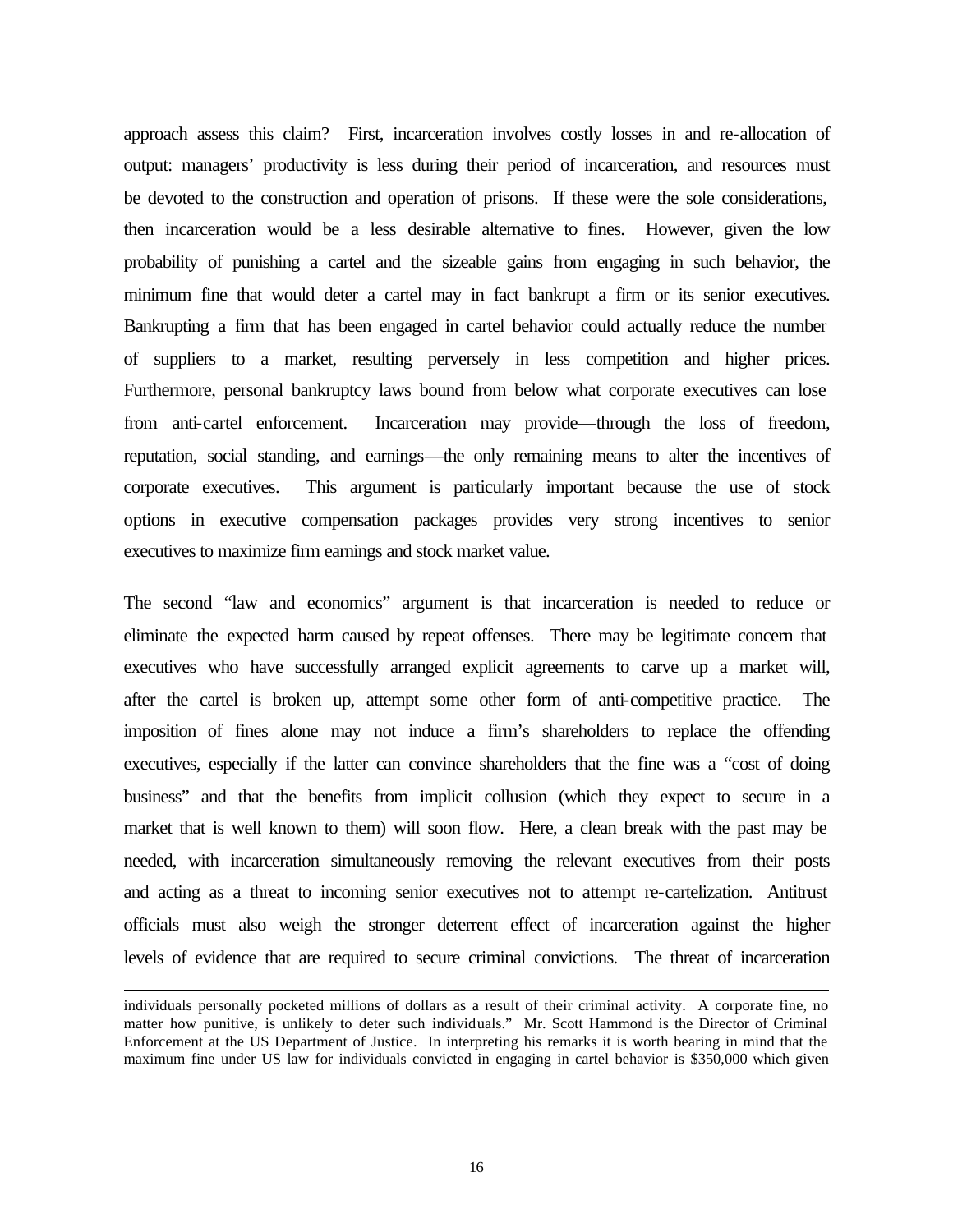exacerbates the difficulties that national antitrust officials face in securing evidence and testimony from cartel participants, which in terms of the framework outlined above effectively lowers the probability of detection and punishment *p*.

The law and economics perspective explains why national antitrust enforcement may be particularly ineffective in deterring international cartels. First, the ability of executives to organize cartels (including attending meetings and the writing and storing of agreements) in locations outside the direct jurisdiction of the national antitrust authority where the cartel's effects are felt can effectively reduce the probability of punishment *p* to zero. For example, in 1994 the US case against General Electric, which along with De Beers and several European firms were thought to be cartelizing the market for industrial diamonds, collapsed with the trial judge citing the inability of US enforcement authorities to secure the necessary evidence from abroad.<sup>36</sup> Second, constraints on the ability to collect evidence and to interview witnesses abroad imply that the probability of punishment  $p$  is lower than it might otherwise be. Increasing the fines *f* imposed may not, given the substantial reduction in *p* and the limits imposed by bankruptcy, be sufficient to deter cartelization. In sum, supplying the right deterrent is more difficult when conspirators can hatch their plans abroad.

Third, in a world of multiple markets the gain from cartelizing a single additional market may well exceed the cartel profits from that market alone. As the number of markets in which a cartel operates increases, each cartel member can be more successfully deterred from cheating on the cartel agreement in *any one market* by the threat of retaliation by other members in *all the markets* in which the cartel operates. This "multi-market effect" implies that the extension of an international cartel into a new market can raise prices in all of the markets a cartel operates in. Therefore, the fine that will deter cartelization of a new market must take account of the consequent increase in the cartel's total profits, not only on the extra profits being earned in the newly cartelized market. At present, even those antitrust authorities that base their fines on the illicit gains from cartelization do not consider the cartel's gains from outside their jurisdiction and so current practices are unlikely to deter multi-market cartels.

recent trends in executive compensation is likely to be much less than the potential stock-option and other gains paid to an executive whose firm's profits have increased due to participating in a cartel.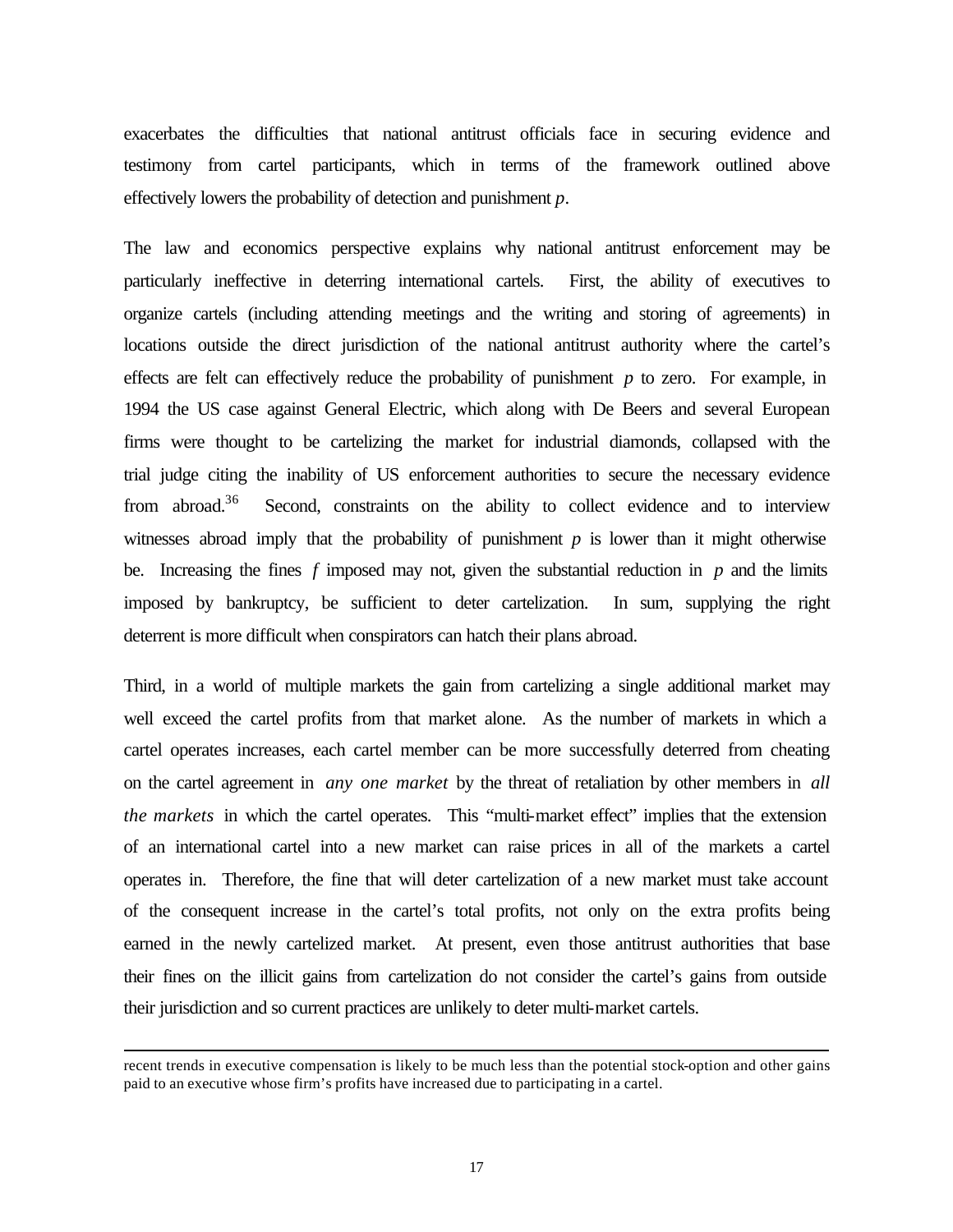Finally, the effectiveness of national leniency programs is compromised by firms' participation in cartel activities in many nations. A firm may be reluctant (to say the least) to apply for leniency in a single jurisdiction if that leaves them potentially exposed to penalties in other jurisdictions. Furthermore, even though a firm may be willing to offer evidence on cartel activities in many nations, a national antitrust authority will only value information on activities within its jurisdiction. Both factors reduce the benefits of seeking leniency.

## 5. RECENT TRENDS IN INTERNATIONAL CARTEL ENFORCEMENT

The 1990s saw a sea change in official attitudes towards cartel enforcement. At the start of the decade, only one industrial nation—the United States—was taking aggressive action against international cartels, and these actions were criticized by other governments as an improper extraterritorial application of domestic U.S. antitrust laws.<sup>37</sup> By decade's end, several high profile enforcement actions have convinced policymakers in other industrial countries that stronger measures against international cartels ought to be taken. Consequently, corporate leniency programs have been revised or introduced in several countries, international norms for and reforms of cartel enforcement have been proposed at the OECD, and bilateral cooperation developed between a few jurisdictions.

Much of this change had its origins in the events that followed the revision of the US corporate leniency program in 1993. As noted above, this revision led to a dramatic increase in international cartel prosecutions. Although US enforcement actions were motivated by their effects within US borders, the potential cross-border effects of these cartels and the substantial evidence proffered during leniency requests did not go unnoticed in other nations.<sup>38</sup> The European Commission introduced its own corporate leniency program—but its

<sup>36</sup> Waller (2000).

 $37$  Concerns about extraterritorial applications of these US laws reached a point where several industrial countries actually passed "blocking statutes," whose intent was to prevent their antitrust authorities, police and other national investigative agencies, and firms from cooperating with US enforcement actions outside American borders. The changing attitudes of antitrust officials to extraterritoriality are detailed and then discussed in First (2001).

 $38$  US officials have, through speeches, interviews, and written articles, extensively discussed their enforcement record in this area. In part, this effort is motivated by the view that the deterrent effect of the US enforcement regime depends somewhat on its public profile. Many of these speeches can be downloaded from the web site of the Antitrust Division of the US Department of Justice (www.usdoj.gov/atr). A cynic might argue that the \$1.7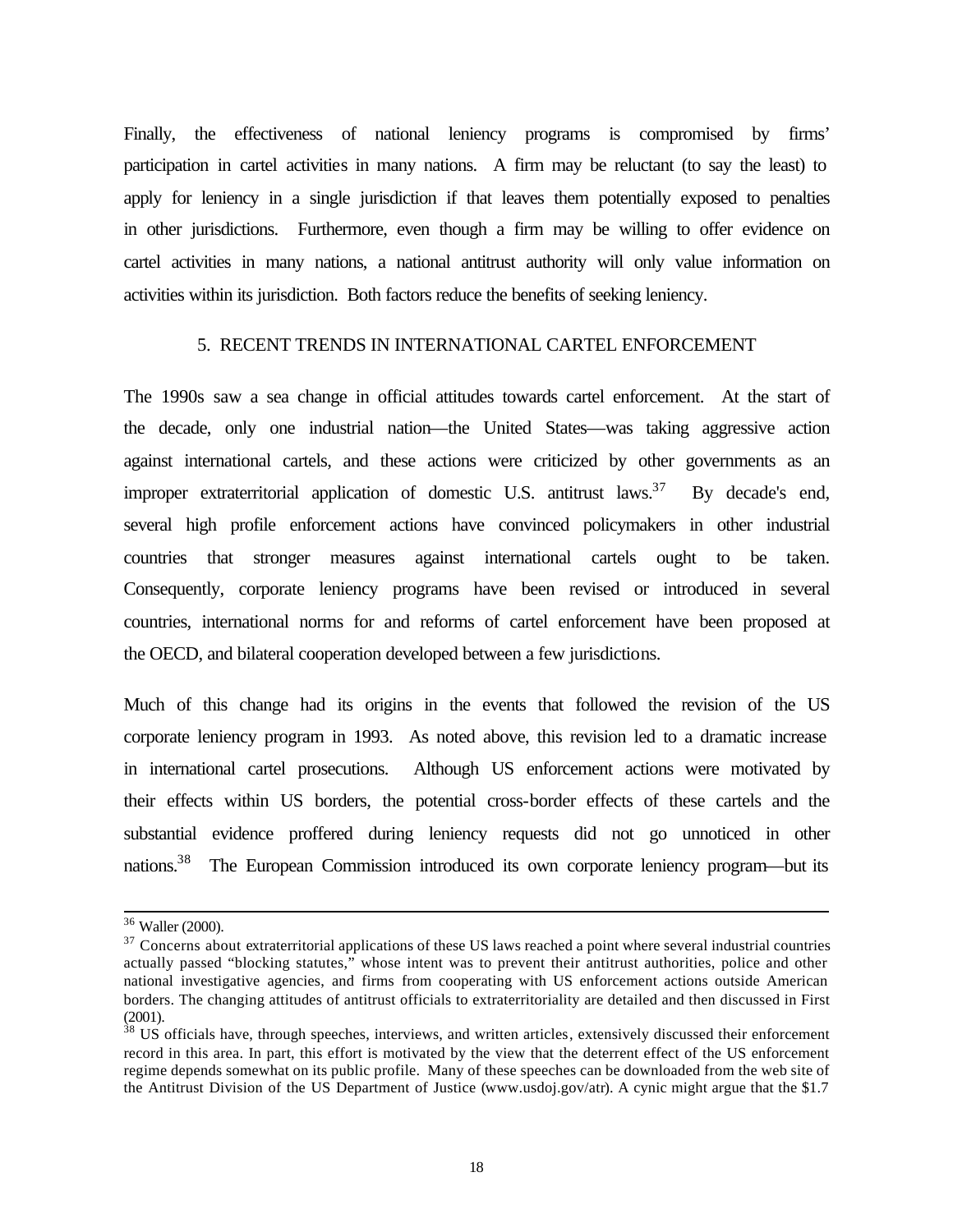success has been less impressive than its US counterpart in part because automatic amnesty is not assured to the first firm that reports cartel behavior.<sup>39</sup>

Although cartel enforcement has increased in both the EU and in Japan, investigations remain hampered in both jurisdictions, albeit for different reasons. It has proved too difficult to reconcile the underlying tenets of the Japanese legal code with the introduction of a corporate leniency program. This restricts the flow of information on cartel behavior to the Japanese Fair Trade Commission (JFTC), and is a source of considerable concern, as the JFTC appears to devote few resources to other means of uncovering cartels. That said, Japan (and Korea) have recently reduced the number of permitted exceptions to their anti-cartel laws.

More vigorous enforcement in the EU has been impeded by the inability of European Commission (EC) officials to search the private homes of business executives resident in Europe for evidence of cartel agreements. Worse still, European Community Law only allows civil sanctions on undertakings (such as firms). Individuals cannot be sanctioned for antitrust offenses under Community Law but can be subject to penalties under any relevant national laws. Even so, since the late 1980s the EC has prosecuted over twenty international cartels with fines rising to above 100 million ECUs in recent years.

Recognition of the difficulties faced by national anti-cartel authorities in investigating international cartels has led to several initiatives between governments and within the OECD. Recent experience suggests that there are two circumstances where bilateral cooperation offers the most promise (by raising the probability of an international cartel being punished). First, if a nation's laws make cartelization or conspiracies to cartelize criminal offenses, then that nation may be able to invoke the provisions of any Mutual Legal Assistance Treaties (MLATs) that it has signed with other nations. These treaties differ in scope (including coverage of antitrust offenses) and in the commitment to extend bilateral cooperation. The US-Canadian MLAT, signed in 1985, is perhaps the best example of how this form of bilateral cooperation has been effective in prosecuting international cartels (Waller 2000). Of

billion of fines imposed by the U.S. federal antitrust authorities in the 1990s may well have encouraged overseas interest in cartel enforcement actions.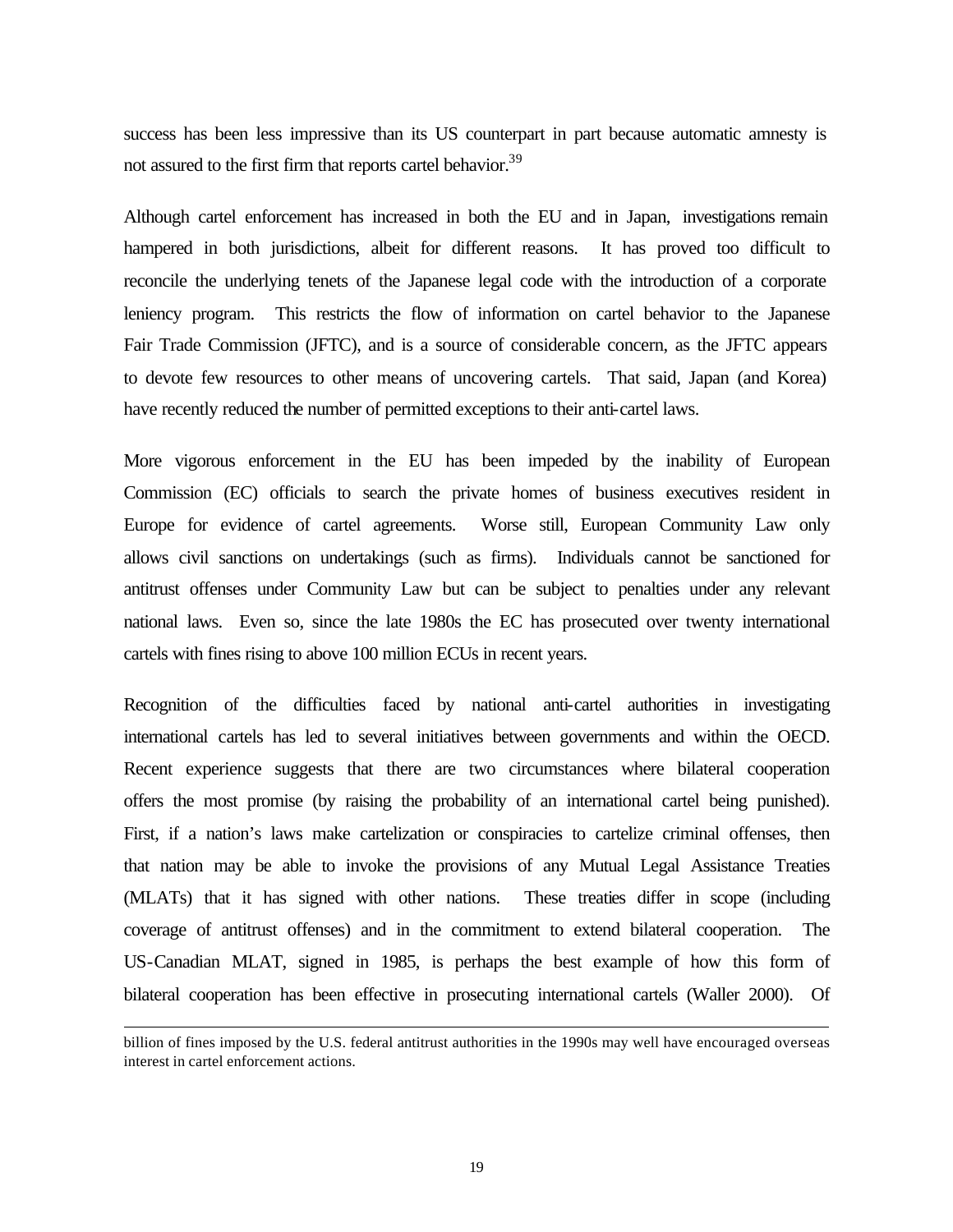course, this mechanism is only available to those jurisdictions that have signed MLATs that cover antitrust matters.

The second route by which cooperation between national antitrust officials is effected is through explicit bilateral agreements on antitrust matters. This route is very much in its infancy, and is best characterized by the 1999 agreement between Australia and the US. This agreement provides for each party to the agreement to request assistance from the other party irrespective of whether the alleged corporate actions in question are criminal acts under the requested nation's law. The bilateral assistance envisaged at the time of signing includes providing, disclosing, exchanging, and discussing evidence as well as taking various steps to secure evidence from persons, undertakings, and other entities.<sup>40</sup> Even more recently, a working group of officials from competition policy authorities in the Nordic countries proposed enacting legislation to enable them to exchange pertinent information in cartel cases (OECD 2000a).

A critical stumbling block in most bilateral cooperative efforts is the exchange of business information or what many legal practitioners refer to as "confidential business information."<sup>41</sup> The fear that corporate secrets and future planning will, if shared with a foreign antitrust authority, be used inappropriately or leaked to rival firms has long resulted in many bilateral cooperation agreements on antitrust matters containing very restrictive provisions for the exchange of confidential business information and very broad understandings of what information is considered confidential. But cartel investigations typically refer to prior (and occasionally current) corporate practices; the evidence required is largely documentation of meetings and agreements between conspirators; prosecutions generally do not require

 $39$  It is noteworthy in this respect that the German and British competition policy authorities have chosen to revise their corporate leniency programs along US, not EC, lines.

<sup>&</sup>lt;sup>40</sup> It should be noted that such assistance typically requires the use of enforcement resources in the requested countries. Therefore, the benefits of enhanced international cooperation should be compared to the opportunity costs of those resources in other activities, including domestic antitrust enforcement. Having said that if the purpose of a request for cooperation is to obtain information that another agency has collected, then sharing of such information between authorities may save resources in the requesting nation. For example, the Australian authorities requested and received case materials from the U.S. on the vitamins conspiracies—saving the former considerable time, effort, and expenditures (First, 2001).

<sup>&</sup>lt;sup>41</sup> In the view of some this stumbling block has seriously circumscribed cooperation between the EC and US in cartel investigations, see Stark (2000) and Waller (2000).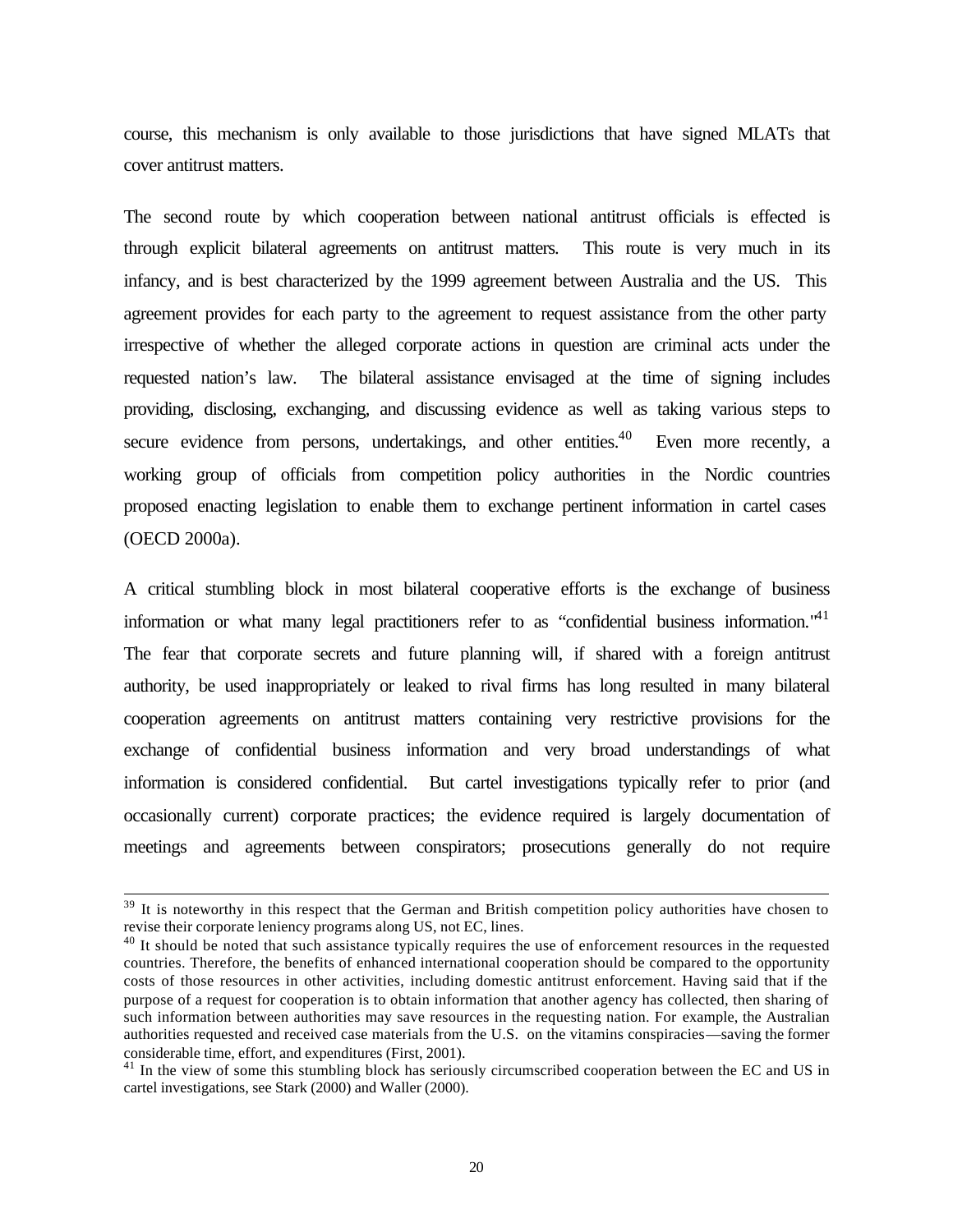reference to firms' forward-looking strategic plans. Thus, the fear that legal future plans will be exposed appears to be exaggerated.<sup>42</sup> Finally, existing international cooperation on tax and financial securities permits for far more exchange of business information than under bilateral antitrust agreements, especially when there is the suspicion that fraud or some other illegal act has taken place. The extension of cooperation to anti-trust matters can easily build on these existing practices.

Many of the recent reforms in national anti-cartel enforcement and in bilateral cooperation must be seen against the backdrop of significant and ongoing discussions at the OECD. In 1998 these discussions culminated in the Council of the OECD adopting a "Recommendation ...Concerning the Effective Action Against Hard Core Cartels."<sup>43</sup> The essence of this recommendation is two-fold: to call upon member nations to enact anti-cartel laws that can effectively deter cartelization and to lay out common principles to guide cooperation between antitrust authorities—cooperation which the Recommendation clearly endorses as in OECD members' interests. In 2000, the OECD issued another report documenting the steps taken since the Recommendation was adopted. This report noted that while some nations had eliminated exemptions to their cartel laws, revised corporate leniency programs, or allowed greater exchange of business information, less progress has been made on facilitating bilateral cooperation on cartel investigations than had been hoped. Nevertheless, these OECD initiatives demonstrate an emerging consensus on the undesirability of international cartels which may well spur enhanced enforcement actions, both domestic and cross-border.

Taking together the conceptual concerns (raised in section 4) about the effectiveness of national enforcement measures against international cartels, and the promising yet nascent bilateral cooperation described above, we conclude that at present the cumulative effect of national enforcement systems is unlikely to provide sufficient deterrence to international cartels. Several options for reform are considered in the next section.

 $42$  A recent detailed analysis of the arguments advanced in support of restricting the exchange of business information in cartel investigation by the OECD came to a similar conclusion (OECD 2000a).

<sup>&</sup>lt;sup>43</sup> This recommendation is reproduced in an appendix to OECD (2000a).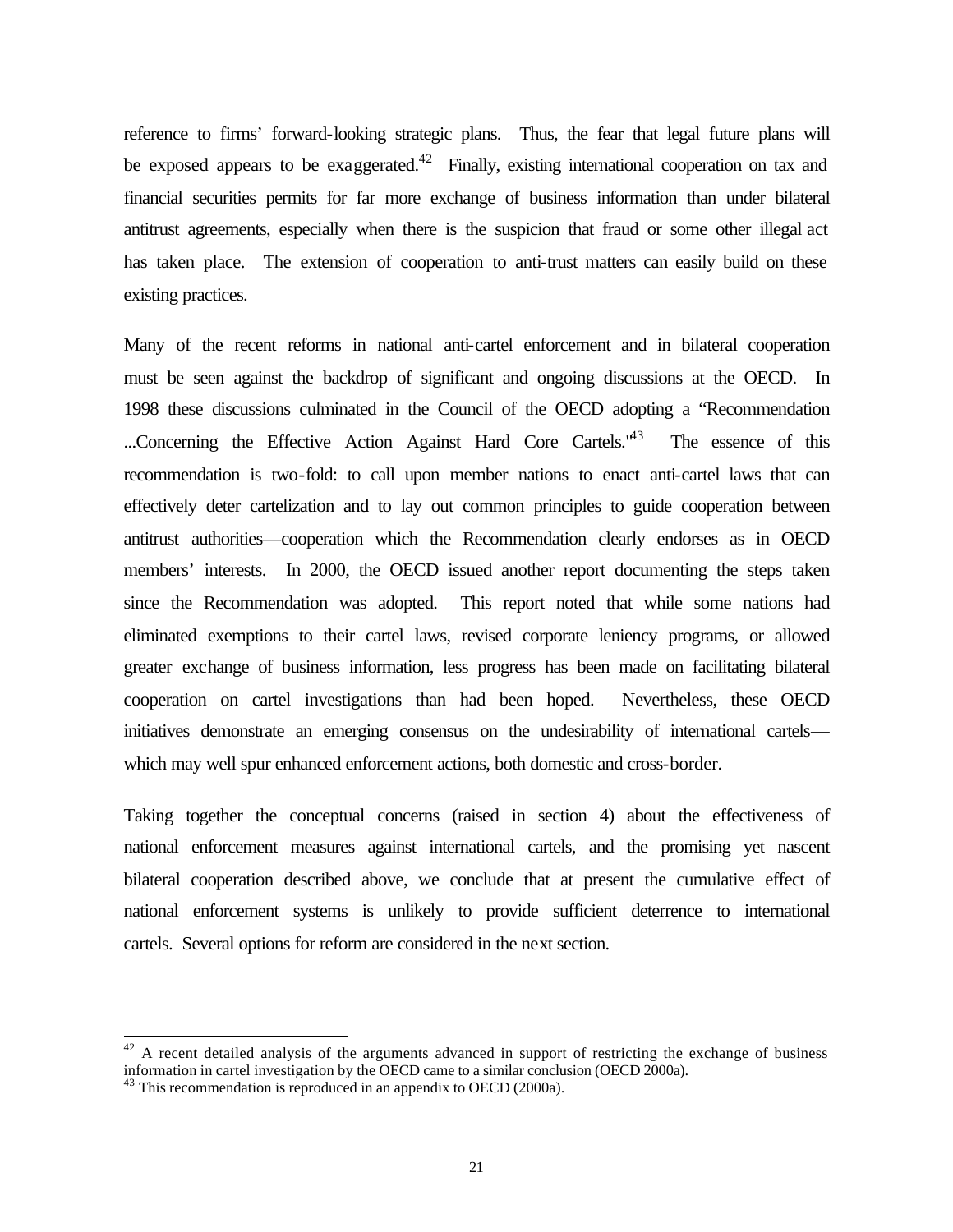#### 6. OPTIONS FOR REFORM

Any proposed reform to international cartel enforcement should be assessed, in large part, on the deterrent it provides to firms to cartelize markets in the first place. That deterrent's strength depends on the firms' perceptions of the probability of getting punished and the size of any expected penalty. Although the pecuniary gains from cartelization may result from raising prices across the globe, recent enforcement experience suggests that much of the evidence and many of the people responsible for international cartelization are to be found in the nations where the headquarters of globally-oriented firms are located. Table 1 shows that those headquarters tend to be situated primarily in industrial nations. This suggests that although calculations of the pecuniary harm should in principle shift from the national to the global, *at present* reforms to the "investigative technology" probably need only focus on cooperation between the industrial nations.<sup>44</sup>

As a first response, it is tempting to advocate creating a global enforcement authority with powers to collect evidence, conduct interviews, and then compute the global gains from cartelization and levy the appropriate fines. In principle, such a proposal could overcome the deficiencies of the current system of national enforcement and bilateral cooperation. However, at this juncture no nation appears ready to pool sovereignty in such an aggressive manner, or to allow its citizens and firms to be punished by such a body. The EC's relatively weak enforcement powers against price-fixing and the like are a testament to the reluctance of EU members, who have been pooling sovereignty in other areas for decades, to cede powers in cartel cases—even though the distortions to the free flow of goods and services across European borders that cartels can engender are widely acknowledged.<sup>45</sup> Without denying the intellectual appeal of such a far-reaching solution, we turn our attention to more modest and perhaps more likely reform options.

<sup>&</sup>lt;sup>44</sup> However, the growing tendency for firms in developing economies to undertake overseas transactions suggests that the time may well come when the "investigative technologies" (referred to in the text) should be extended to beyond the industrial nations.

<sup>&</sup>lt;sup>45</sup> See Waller (2000) for an account of EC anti-cartel enforcement.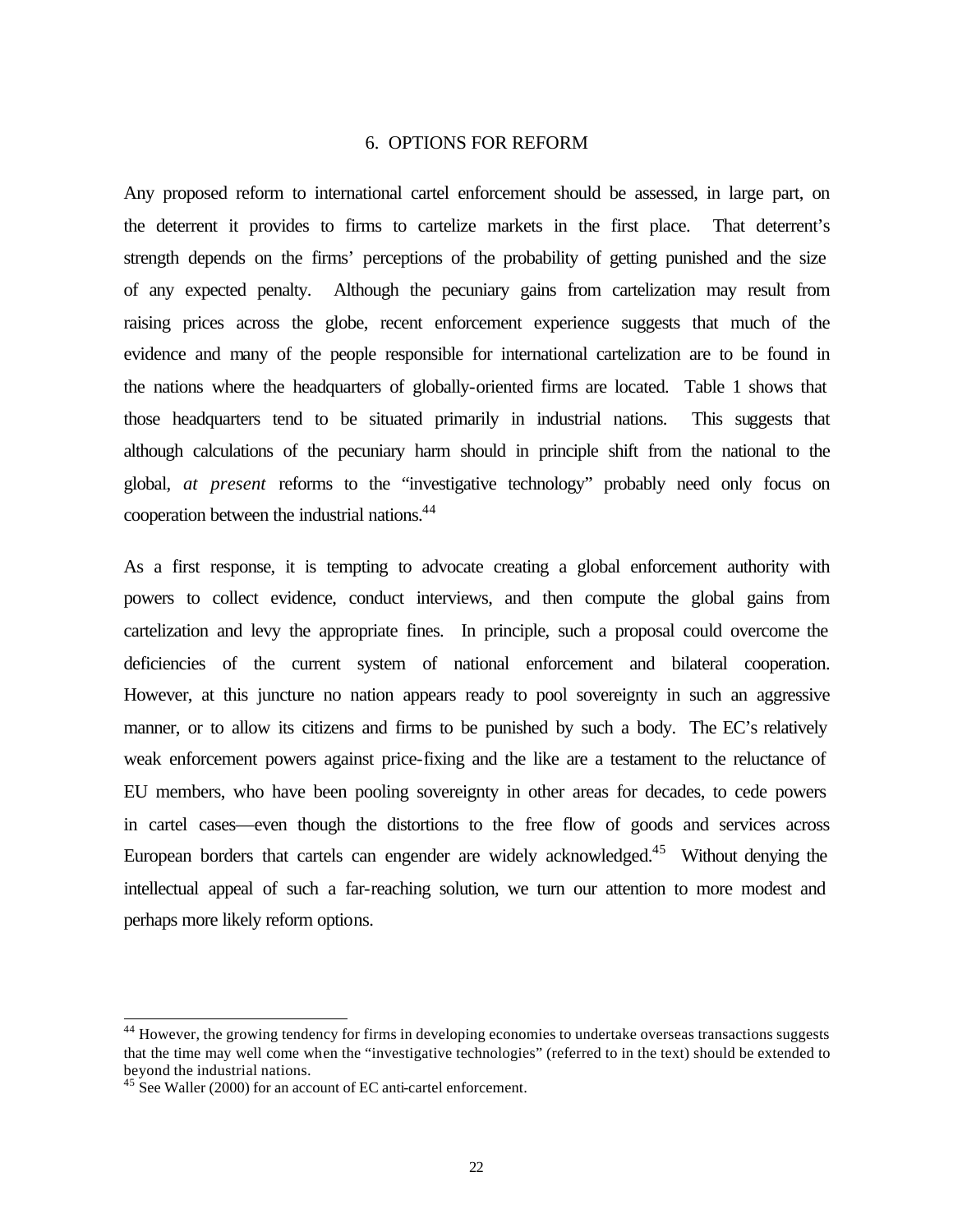The first and least ambitious reform option would involve extending the US-Canada or US-Australia bilateral cooperation agreements on antitrust to all industrial countries. Such a reform would go some way to remedy the current deficiencies in evidence collection and information sharing, increasing the probability of cartel members being caught and punished. To ensure some degree of uniformity in the agreed forms of bilateral cooperation, this reform would probably be best effected through the signing of a plurilateral agreement between these industrial nations, rather than through multiple bilateral agreements.<sup>46</sup> Such a plurilateral agreement need only refer to the modalities of inter-agency cooperation.

The second option builds on the first and tries to address the deficiencies of the current system of national corporate leniency programs. The plurilateral agreement (discussed above) would be extended in two ways. First, a provision should be introduced so that firms can simultaneously apply for leniency in multiple jurisdictions and have those applications evaluated on the totality of the evidence of cartelization presented. Second, to reduce the uncertainty faced by the "first" firm to come forward with evidence about a currently uninvestigated international cartel, corporate leniency programs should state the *minimum*  $(non-zero)$  degree of relief from penalties.<sup>47</sup> Such a reform would further increase the incentive of any cartel member to "defect," making cartelization harder to sustain.<sup>48</sup>

Although these two reform options can be thought of as improving the investigative technology, the pecuniary gains from cartelization would still be calculated on a nation-bynation basis. The third option takes initial steps to remedying this deficiency. Once the investigation turns to the matter of calculating pecuniary gain, this inevitably controversial step could be turned over to a pre-selected panel of qualified and independent experts, who reside in the signatories to the plurilateral agreement.<sup>49</sup> This panel would present estimates

 $^{46}$  However, such an agreement would require considerable changes to the EC's anti-cartel enforcement system.

 $47$  For example, nations could commit to give the first successful applicant for leniency at least a 50% reduction in any fines that are subsequently imposed. Of course, there is nothing sacrosanct about the 50% figure.

<sup>&</sup>lt;sup>48</sup> These first two reform options do not rule out expanding the agreement to allow one antitrust agency to take the lead in a cartel investigation that might have ramifications for multiple jurisdictions, with other parties to the agreement providing whatever assistance is necessary. This might economize on enforcement resources, potentially enabling more actions to be taken within given budgets.

<sup>&</sup>lt;sup>9</sup> The fact that such a panel would consider the cartel's effects in more than one nation's markets is not what makes this step controversial from an economic point of view. Rather, in order to perform this task the panel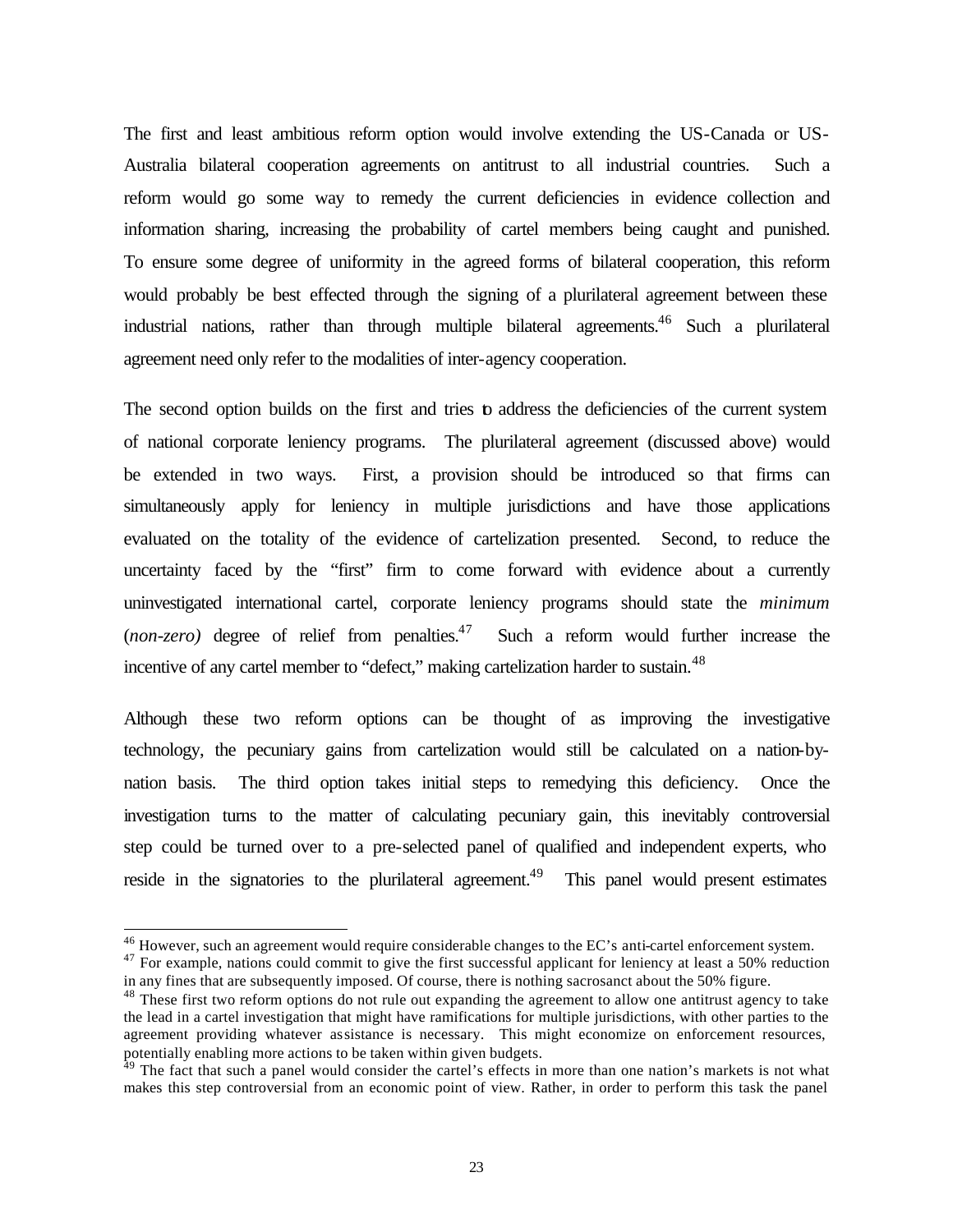(with associated estimated standard deviations) of the cartel's gains across all the affected nations that are parties to this agreement.<sup>50</sup> The panel would break down its estimate of the total gains to the cartel from each nation's markets, which enforcement authorities would take into account when penalizing cartel members or when making their case to a court to penalize cartel members.

The obvious disadvantage of this latter reform option is that gains from cartelizing nonsignatories' markets are not taken into account. Given the non-trivial amounts of information required to come up with a sensible estimate of cartel's pecuniary gains, it is naïve to blithely insist that any supranational panel estimate the global consequences of a cartel. Instead, this plurilateral agreement should have open accession clauses to enable non-members that have developed both national enforcement capabilities and which have attained a pre-specified degree of international anti-cartel cooperation to join. Furthermore, thought could be given to informing non-signatories that their interests are affected by a cartel in return for a commitment to treat leniently any firm that has volunteered information during the investigative stages. $51$ 

Taking these proposals together, a reform process could unfold over time in which industrial countries move from their current arrangements to the first through third options. Strengthening national anti-cartel laws and commitments to enforcement are a necessary prerequisite. The enhanced cooperation will foster trust between antitrust agencies, which is

would have to estimate the prices and quantities that are likely to have prevailed in the absence of the cartel. This involves making assumptions—which may be difficult to validate—about the underlying market structure and about the likelihood and nature of strategic interaction between the cartel members that, in the absence of a cartel, might have taken place. See White (2001) for a discussion of these issues within the context of the U.S. actions against the lysine cartel.

<sup>&</sup>lt;sup>50</sup> The panel would have access only to that evidence which is required to compute these estimates, and provisions for confidentiality and restrictions on the use of any information supplied could be established. The panel could be supported by qualified staff.

 $51$  Even though the gain calculation would take into account the cartel's effects in a number of signatories' markets, the fines and penalties in this third reform option would still be imposed by national authorities. This does not violate the apparent unwillingness of nations only to penalize cartel members for the harm done in their own jurisdictions. Requesting, insisting, and even advocating that signatories impose fines on the worldwide pecuniary gain—which includes the cartel's gains in non-signatories markets—flies in the face of this established practice. Countries that allow private civil suits for damages could also expand their jurisdiction in international cartel cases to allow consumers in countries that were not party to plurilateral agreements to seek redress in the home countries of the cartel members.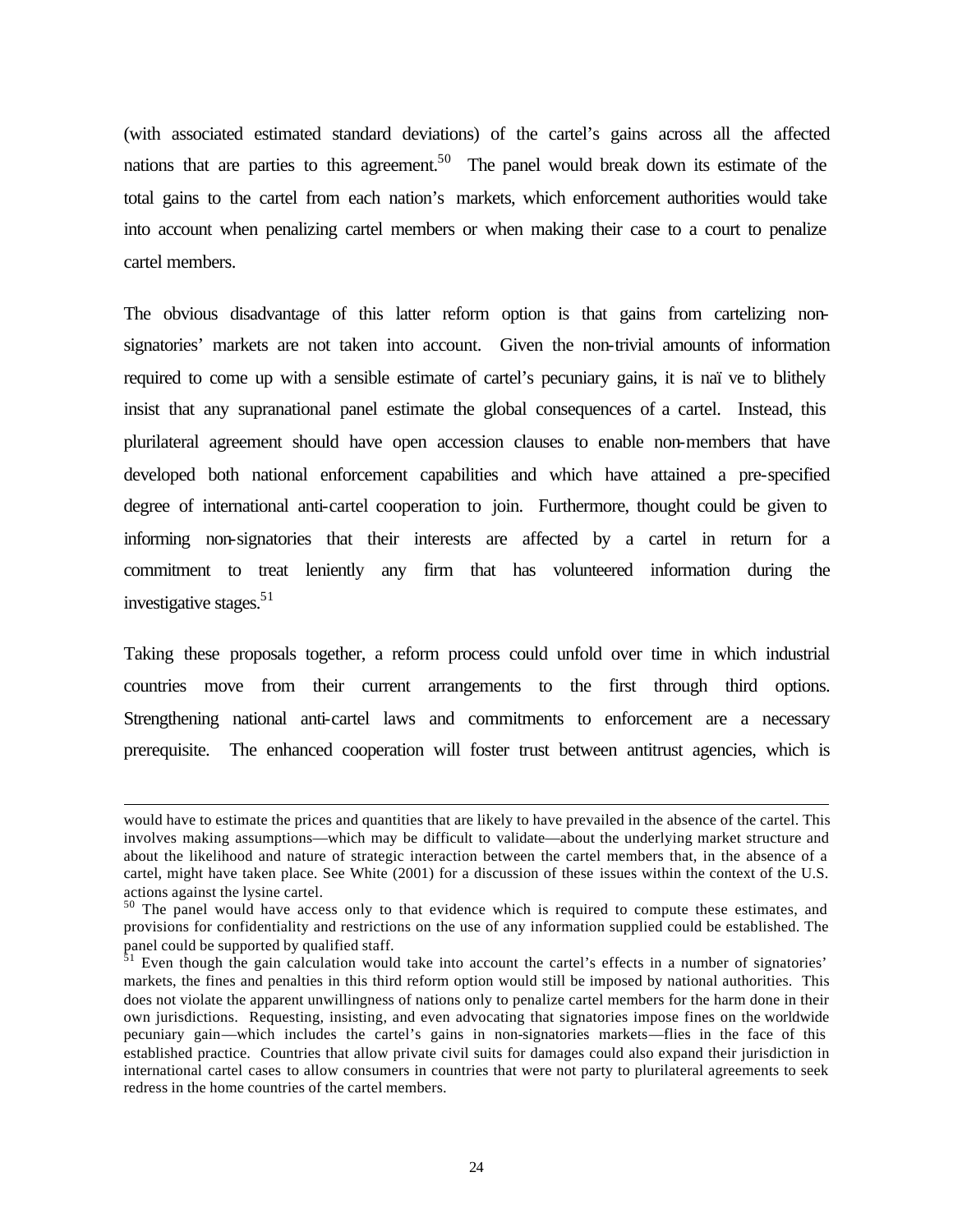essential if agencies are to have any faith in the intent and capacity of others to use the ample discretion built into most anti-cartel laws to successfully conduct international cartel investigations. Admittedly such a process would not immediately lead to the creation of a supra-national anti-cartel agency, but it does not prevent such an agency from being created eventually. Furthermore, the experience of mutual cooperation and assistance, combined with increasing harmonization of antitrust laws would provide the basis for nations to create such an agency if they should choose to do so. $52$ 

An alternative to these three reform options that has been proposed is a plurilateral or multilateral agreement at the World Trade Organization (WTO). Such an agreement could involve commitments to enact and enforce an anti-cartel law, and to cooperate with investigations launched abroad. As there is less than ten years of experience with international anti-cartel investigations, it is doubtful that *best practices* in enforcement have evolved to such a stage that they could be codified in an agreement. This implies that any such multilateral agreement would probably have to be based on *minimum* substantive standards and implementation procedures. Investigative and prosecutorial discretion are likely to remain and it not obvious how a WTO dispute panel might assess whether a government used that discretion in a manner entirely consistent with the agreement. The likely outcome is that only those antitrust authorities that have not followed certain minimal procedural steps would be found in violation, an outcome that is unlikely to result in significant increases in the probability that cartel members will be punished. Finally, such a WTO agreement is unlikely to ensure that the penalties for cartelization are based on the worldwide pecuniary gains. For all of these reasons a WTO agreement is, at present, unlikely to remedy the deficiencies of national anti-cartel enforcement. However, the international agreements described earlier could provide the basis for strengthening anti-cartel enforcement in countries that currently are not willing or able to adopt and enforce stronger anti-cartel laws.

 $52$  First (2001) makes a similar point—namely that recent cooperative efforts to investigate international cartels portend the development of international competition law.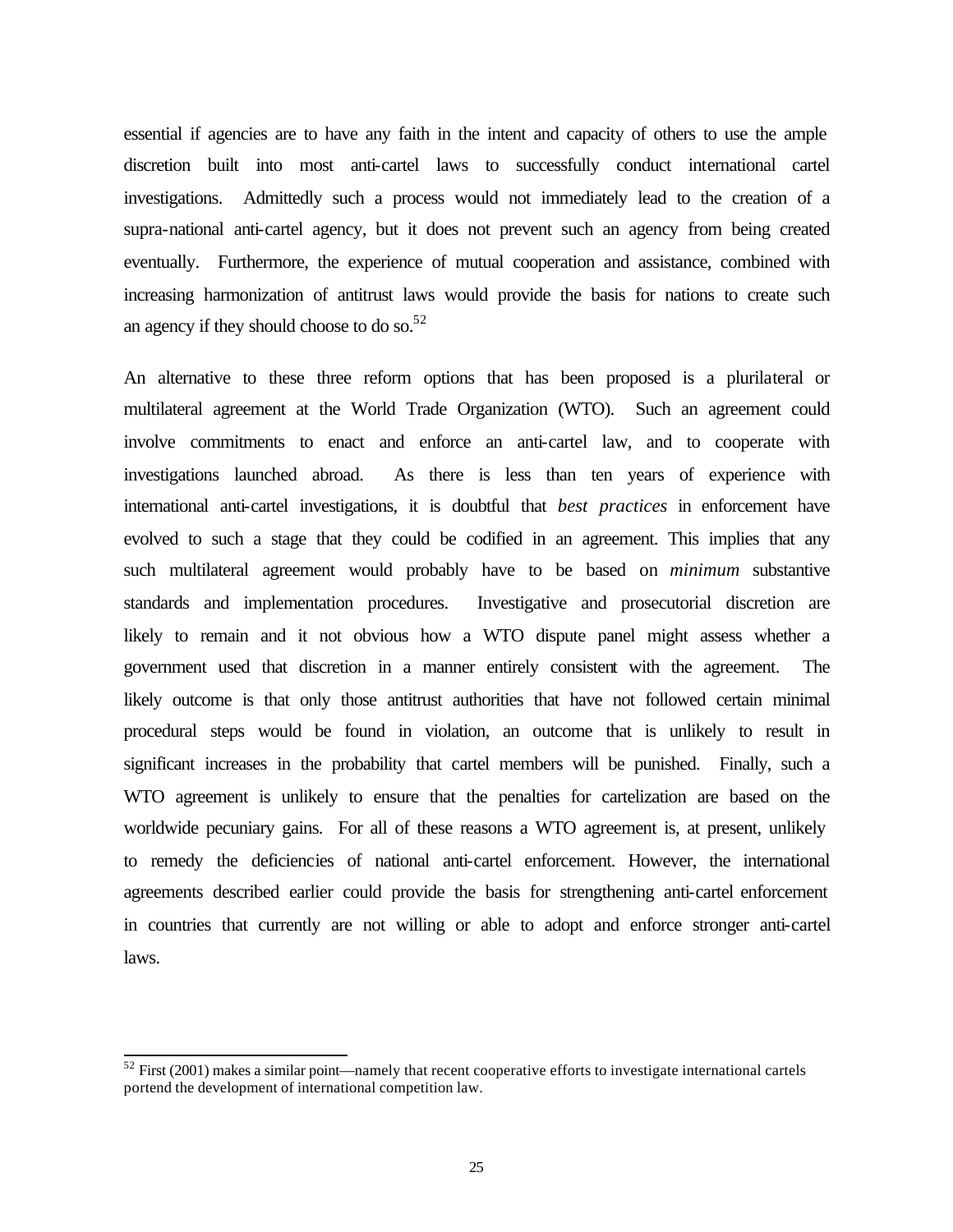A WTO agreement could be crafted (or the GATT agreement amended) to explicitly address two forms of privately-orchestrated and trade-related cartels.<sup>53</sup> First, laws which permit recession cartels, where firms under considerable competitive pressure—potentially from imports—to engage in market division, could be banned on the grounds that the WTO already has well-established safeguard mechanisms.<sup>54</sup> Second, disciplines could be placed on legallysanctioned export cartels. Given the discussion in section 3 there appears to be a justification for letting small firms share the considerable fixed costs of marketing and exporting; the objective should be to prevent such arrangements from resulting in consumer welfare losses. Two disciplines could be imposed on laws granting exemptions for export cartels: notification and unimpeded entry. Notification would involve the publication of the names of the members of such cartels, which will facilitate monitoring by antitrust officials in the importing country. A requirement that entry to such arrangements be unimpeded would help both reduce any market power that is enjoyed by existing members, and make coordinating any restrictive business practices more difficult.

#### 7. CONCLUSION

International cartels are a nontrivial impediment to the flow of goods and services across borders. Recent enforcement experience suggests that widespread cartelization in certain industries has affected many nations' markets. This might not be a concern if national antitrust laws provided a sufficient deterrent to international cartels—however both *a priori* reasoning and the fragmentary record of international cooperation in this area suggests that this is not the case. In particular, three aspects of cartel enforcement need reform. First, the probability of a cartel being punished is considerably reduced by the current patchwork of bilateral cooperation agreements on evidence collection and sharing with foreign jurisdictions.

 $53$  It is a separate, and important, matter whether WTO-disciplines should be imposed on state-run export cartels. Arguably these cartels can distort trade flows and the allocation of resources, just like privately-run cartels. Furthermore, since governments (and not firms) are signatories to WTO agreements then it could be argued that disciplines against state-run cartels would be easier to enforce than those requiring governments to take action against domestic privately-run cartels.

 $54$  For an overview of the legal statutes on recession cartels in industrial nations see Waller (1996). Feibig (1999) provides an excellent account of both the use of crisis (or recession) cartels in Europe and the tendency for competition law considerations to be trumped by industrial policy considerations during acute periods of industry contraction.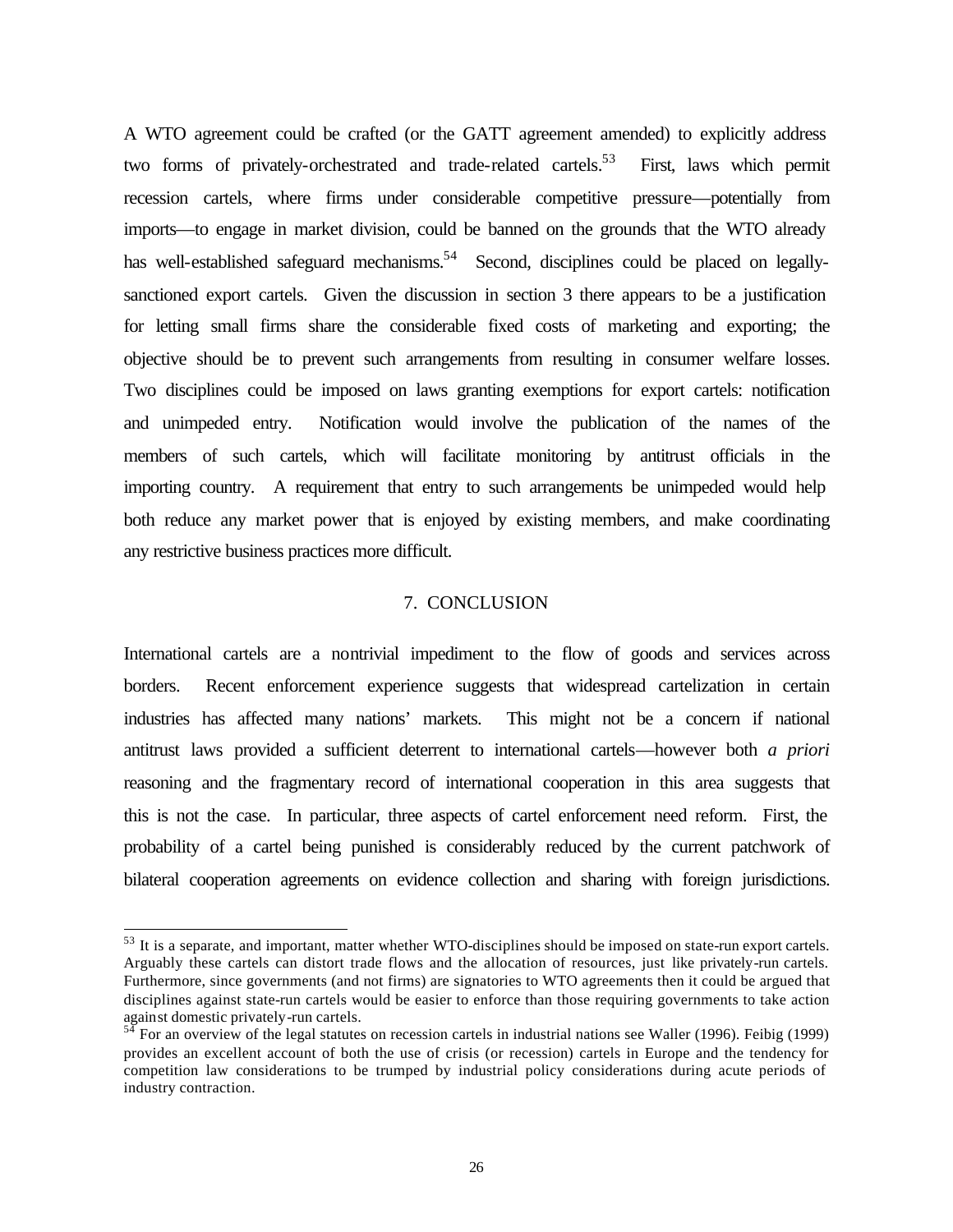Second, penalties based on national assessments of the pecuniary gains to cartelization are unlikely to deter cartels that operate in many countries' markets. Third, vigilance should not end with a cartels' punishment, as former price-fixers often try to effectively restore the *status quo ante* by merging or by taking other steps that lessen competitive pressures and raise prices. Unless a pro-efficiency approach drives all competition policy enforcement, the benefits created by keen international cartel enforcement will be eroded by lax enforcement in other areas.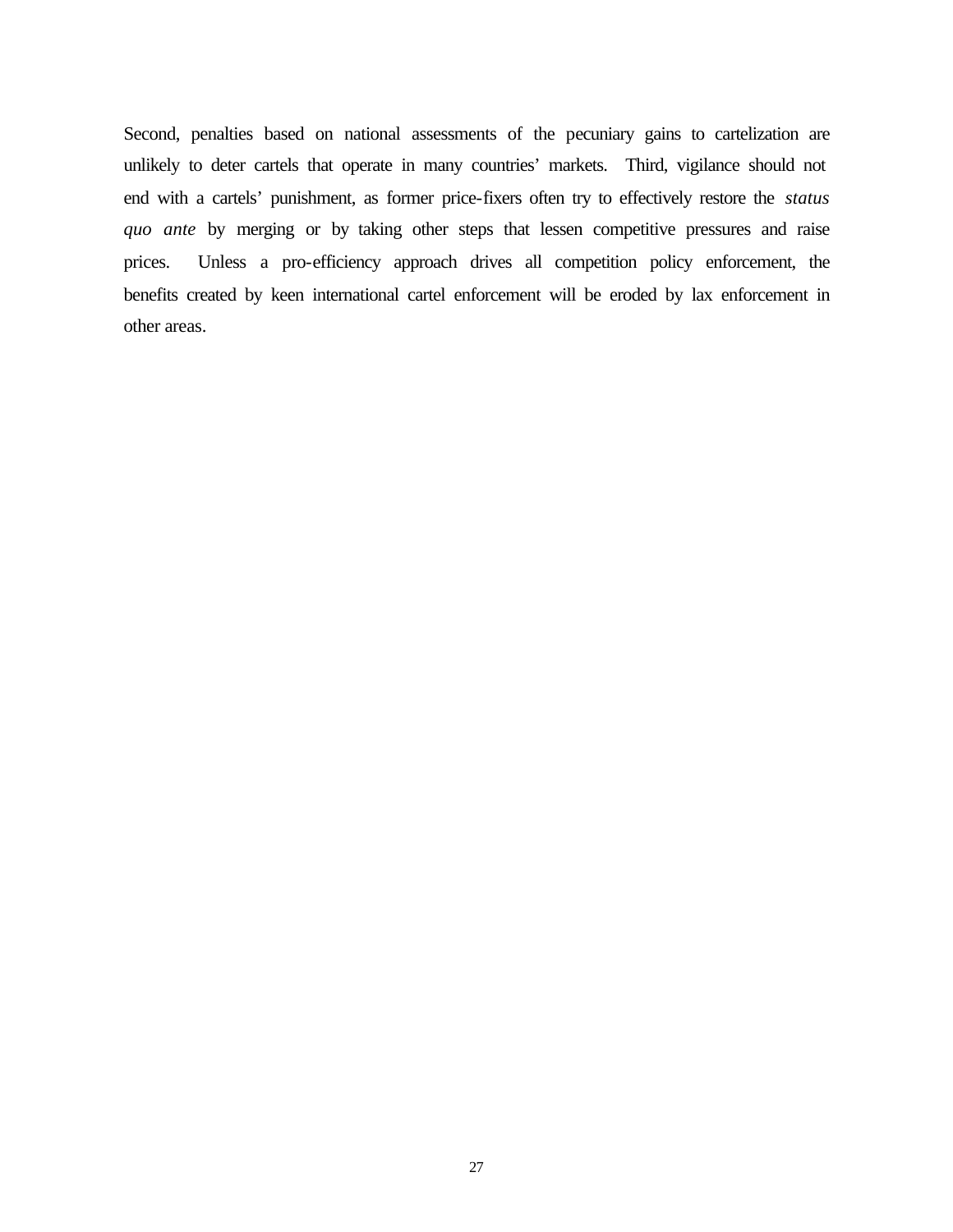#### REFERENCES:

American Bar Association (1991). "Special Committee Report on International Antitrust" (Washington, D.C.).

Bundeskartellamt (2000). "Leniency programme for exposing cartels" (Berlin: Bundeskartellamt, April).

Dick, A. (1996). "When Are Cartels Stable Contracts?" *Journal of Law and Economics*, 39:1 241-83.

---- (1992). "Are Export Cartels Efficiency-Enhancing or Monopoly-Promoting?: Evidence from the Webb-Pomerene Experience" *Research in Law and Economics* 14, 89-127.

Evenett, S.J., and V.Y. Suslow (2000). "Preconditions on Private Restraints on Market Access and International Cartels," *Journal of International Economic Law*, 3:4, 593-631.

Feibig, A. (1999). "Crisis Cartels and The Triumph of Industrial Policy Over Competition Law in Europe," *Brooklyn Journal of International Law*, XXV:3, 607-638.

First, H. (2001). "The Vitamins Case: Cartel Prosecutions and The Coming of International Competition Law," *Antitrust Law Journal*, 68:3, 711-729.

Government of New Zealand (1998). *Penalties, remedies and court processes under The Commerce Act 1986*, (Wellington: Ministry of Commerce).

Grant, H., and H. Thille (2001). "Tariffs, Strategy and Structure: Competition and Collusion in the Ontario Petroleum Industry, 1870-1880" *Journal of Economic History* 61:2.

Hammond, S. (2000). "Lessons Common to Detecting and Deterring Cartel Activity," speech made to The 3<sup>rd</sup> Nordic Competition Policy Conference (12 September, Stockholm).

International Competition Policy Advisory Committee (ICPAC) (2000). *Final Report* of the International Competition Policy Advisory Committee to the U.S. Attorney General and the Assistant Attorney General for Antitrust. Washington, DC: February.

Kaplow, L., and S. Shavell (1999). "Economic Analysis of Law" (mimeo).

Lande, R.H., and H. P. Marvel (2000). "Three Types Of Collusion: Fixing Prices, Rivals, and Rules." *Wisconsin Law Review.*

Landes, W.M. (1983). 'Optimal Sanctions for Antitrust Violations,' *University of Chicago Law Review*, 50:2, 652-678.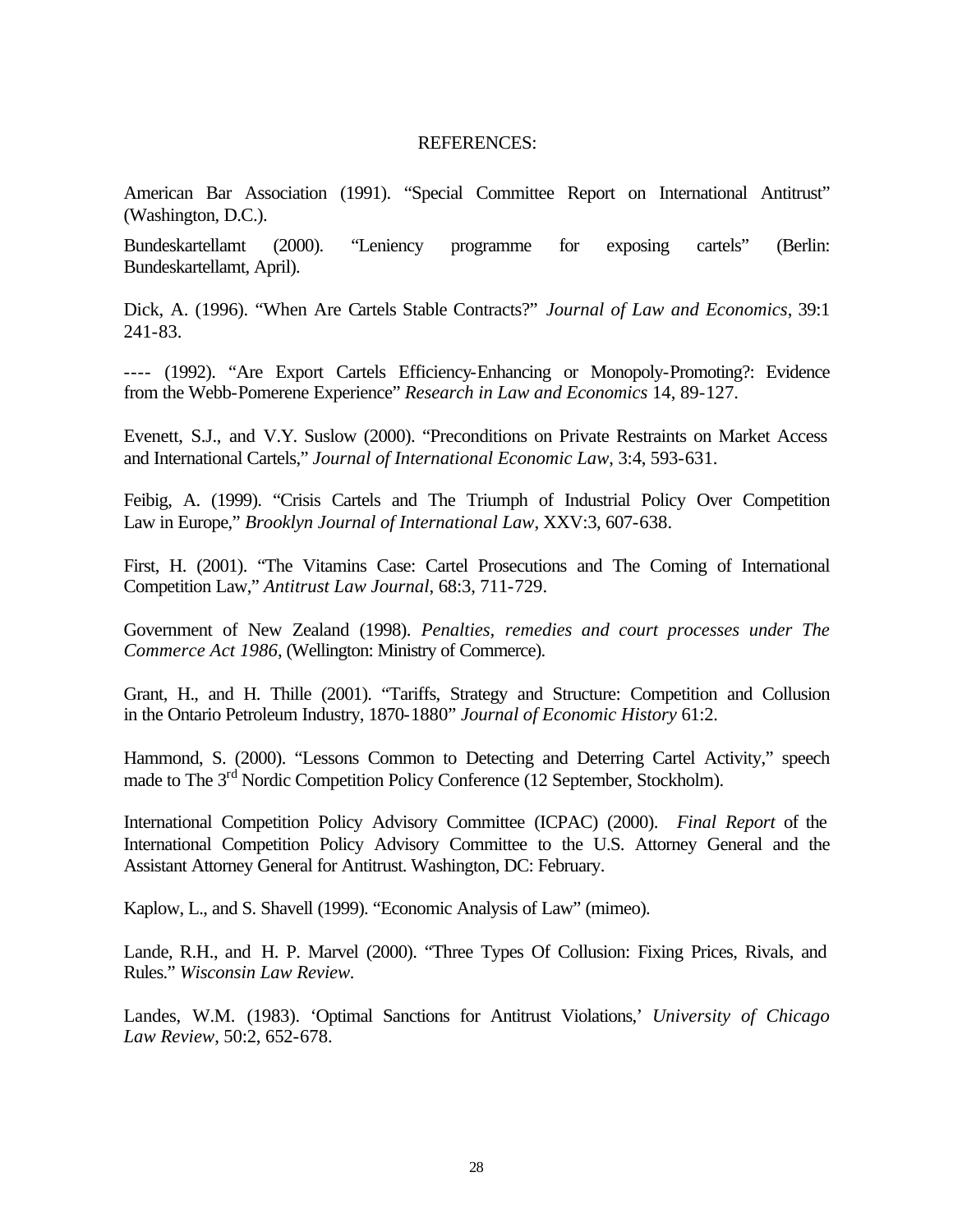Levenstein, M.C. "Price Wars and the Stability of Collusion: A Study of the Pre-World War I Bromine Industry" *Journal of Industrial Economics* 45:2, 117-137.

Levenstein, M.C., and V.Y. Suslow (2002). "What Determines Cartel Success?" forthcoming in *How Cartels Endure and How They Fail*, edited by Peter Grossman (Edward Elgar).

----- (2001). "Private International Cartels and Their Effect on Developing Countries," background paper for the World Bank's *World Development Report 2001*.

Organization for Economic Cooperation and Development (OECD) (2000a). *Hard Care Cartels*, (Paris, OECD).

----- (2000b), *Annual Reports on Competition Law and Policy in OECD Countries,* (Paris, OECD).

----- (1999) *Oligopoly*, Competition Policy Roundtable 25 (Paris, OECD).

----- (1996) *Antitrust and Market Access: The Scope and Coverage of Competition Laws and Implications for Trade* (Paris, OECD).

----- (1984) *Competition and Trade Policies: Their Interaction* (Paris, OECD).

Pierce, R.J. (2000). 'Antidumping Law As a Means Of Facilitating Cartelization,' *Antitrust Law Journal*, 67:3, 725-743.

Reich, L. S. (1992). "Lighting the Path to Profit: GE's Control of the Electric Light Industry, 1892-1941*" Business History Review* 66:2 (Summer 1992): 305-34.

Stark, C. (2000). "Improving Bilateral Antitrust Cooperation," speech made at a Conference on Competition Policy in the Global Trading System: Perspectives from Japan, the United States, and the European Union (23 June, Washington, DC).

Suslow, V. (2001). "Cartel Contract Duration: Empirical Evidence From International Cartels" Working Paper: Ann Arbor, Michigan.

Sutton, J. (1998). *Technology and Market Structure: Theory and History* (Cambridge: MIT Press).

United Nations Conference on Trade and Development (UNCTAD) (various years). *World Investment Report*. (Geneva, UNCTAD).

Tirole, J. (1988). *The Theory of Industrial Organization*. (Cambridge: MIT Press).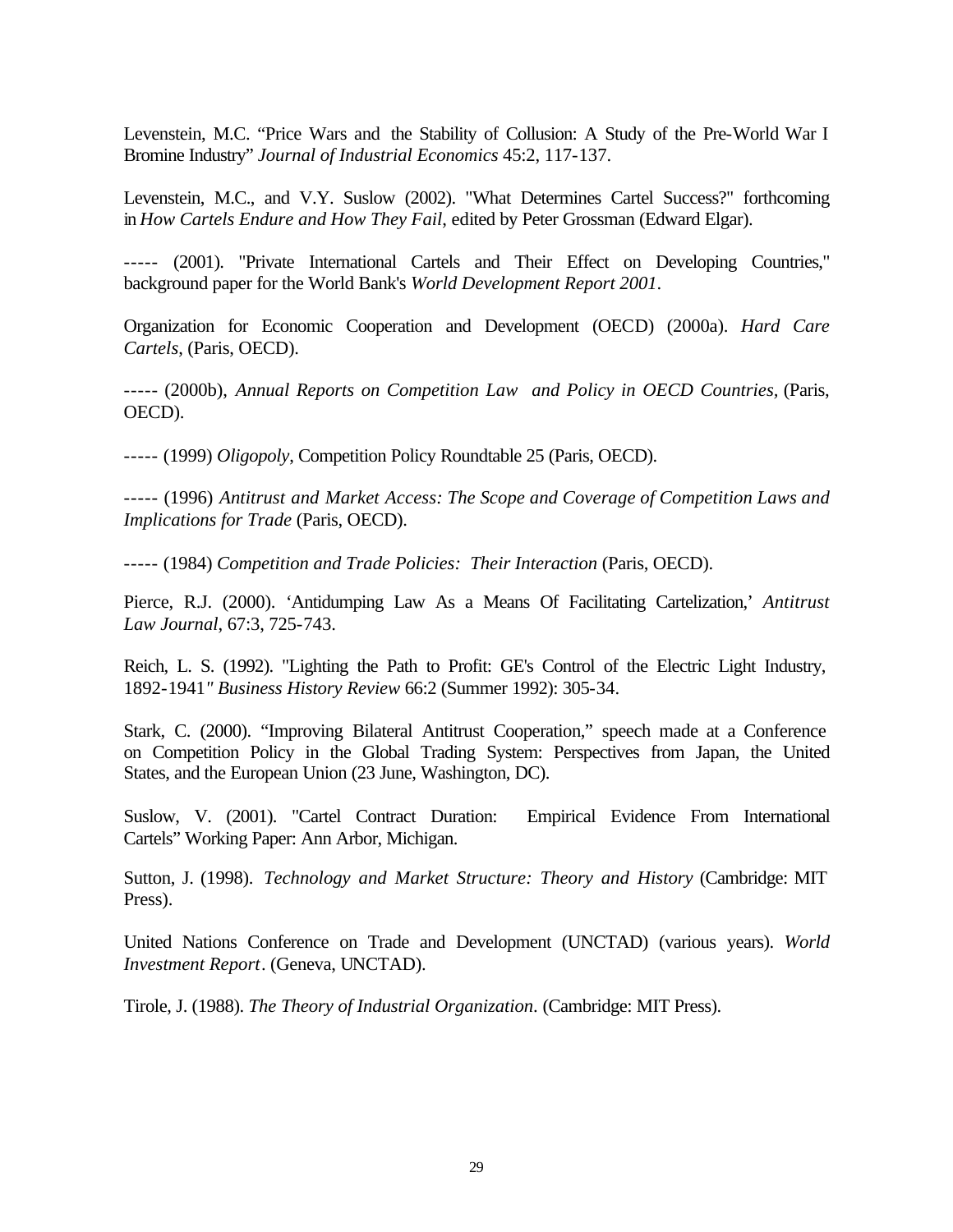Waller, S.W. (1996). "A Comparative Look at Failing Firms and Failing Industries," testimony presented to U.S. Federal Trade Commission hearings on The Changing Nature of Competition in a Global and Innovation-Driven Age. (20 August, Washington, DC).

Waller, S.W. (2000). "Anticartel Cooperation," in S.J. Evenett, A. Lehmann, and B. Steil (eds.) *Antitrust Goes Global: What Future for Transatlantic Cooperation?* (Washington, DC: The Brookings Institution Press).

White, L. (2001). "Lysine and price fixing. How Long? How Severe?" *Review of Industrial Organization*, 18(1): 23-31.

Wise, M. (1999). "Review of Competition Law and Policy in Mexico" *Journal of Competition Law and Policy* 1:4.

World Trade Organization (WTO) (1997). *Annual Report*. (Geneva: WTO).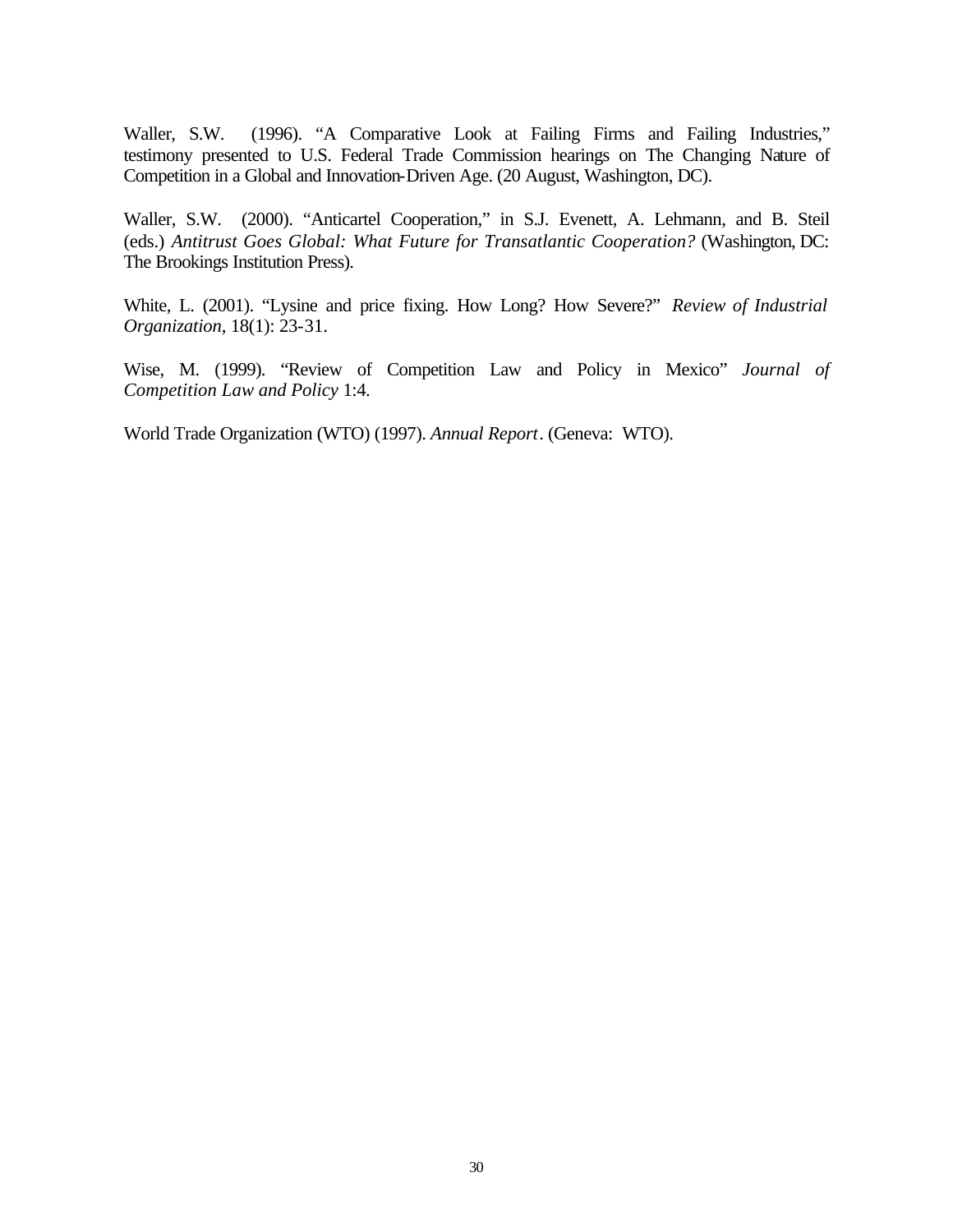# **Figure 1: INTERNATIONAL CARTEL DURATION IN THE 1990s**



Source: Levenstein and Suslow (2001), Table 1.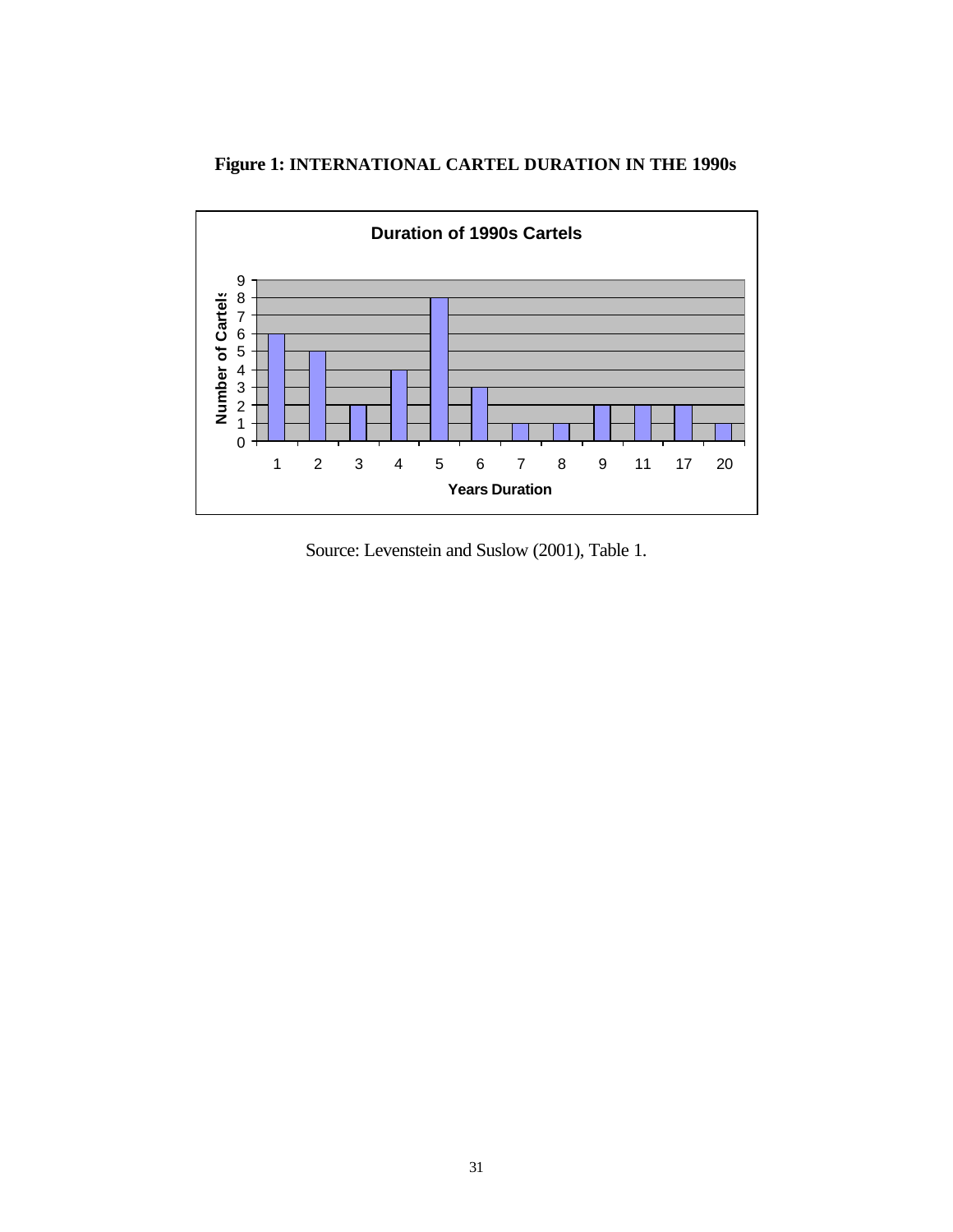## **Table 1 COUNTRIES WITH FIRMS CONVICTED OF PRICE FIXING BY THE UNITED STATES AND THE EUROPEAN COMMISSION DURING THE 1990s**

| <b>Country</b>  | Cartel                                                                                                      |  |  |  |
|-----------------|-------------------------------------------------------------------------------------------------------------|--|--|--|
| Angola          | Shipping                                                                                                    |  |  |  |
| Austria         | Cartonboard, citric acid, newsprint, steel heating pipes                                                    |  |  |  |
| Belgium         | Ship construction, stainless steel, steel beams                                                             |  |  |  |
| <b>Brazil</b>   | Aluminum phosphide                                                                                          |  |  |  |
| <b>Britain</b>  | Aircraft, steel beams                                                                                       |  |  |  |
| Canada          | Cartonboard, pigments, plastic dinnerware, vitamins                                                         |  |  |  |
| Denmark         | Shipping, steel heating pipes, sugar                                                                        |  |  |  |
| Finland         | Cartonboard, newsprint, steel heating pipes                                                                 |  |  |  |
| France          | Aircraft, cable-stayed bridges, cartonboard, citric acid, ferry operators, methionine, newsprint,           |  |  |  |
|                 | plasterboard, shipping, sodium gluconate, stainless steel, steel beams, seamless steel tubes                |  |  |  |
| Germany         | Aircraft, graphite electrodes onboard, citric acid, aluminum phosphide, lysine, methionine, newsprint,      |  |  |  |
|                 | pigments, plasterboard, steel heating pipes, seamless steel tubes, vitamins                                 |  |  |  |
| Greece          | Ferry operators                                                                                             |  |  |  |
| India           | Aluminum phosphide                                                                                          |  |  |  |
| Ireland         | Shipping, sugar                                                                                             |  |  |  |
| Israel          | <b>Bromine</b>                                                                                              |  |  |  |
| Italy           | Cartonboard, ferry operators, newsprint, stainless steel, steel heating pipes, seamless steel tubes         |  |  |  |
| Japan           | Graphite electrodes, lysine, <i>methionine</i> , ship transportation, shipping, sodium gluconate, sorbates, |  |  |  |
|                 | seamless steel tubes, thermal fax paper, vitamins                                                           |  |  |  |
| Luxembourg      | <b>Steel beams</b>                                                                                          |  |  |  |
| Malaysia        | Shipping                                                                                                    |  |  |  |
| Mexico          | Tampico fiber                                                                                               |  |  |  |
| Netherlands     | Cartonboard, citric acid, ferry operators, Ship construction, sodium gluconate, Tampico fiber               |  |  |  |
| Norway          | Cartonboard, explosives, ferrosilicon                                                                       |  |  |  |
| Singapore       | Shipping                                                                                                    |  |  |  |
| South Africa    | Diamonds, newsprint                                                                                         |  |  |  |
| South Korea     | Lysine, methionine, ship transportation, shipping                                                           |  |  |  |
| Spain           | Aircraft, Cartonboard, stainless steel, steel beams                                                         |  |  |  |
| Sweden          | Cartonboard, ferry operators, newsprint, stainless steel                                                    |  |  |  |
| Switzerland     | Citric acid, laminated plastic tubes, steel heating pipes, vitamins                                         |  |  |  |
| Taiwan          | Shipping                                                                                                    |  |  |  |
| <b>UK</b>       | Cartonboard, explosives, ferry operators, newsprint, pigments, plasterboard, shipping, stainless steel,     |  |  |  |
|                 | seamless steel tubes, sugar                                                                                 |  |  |  |
| $\overline{US}$ | Aircraft, aluminum phosphide, bromine, cable-stayed bridges, cartonboard, , citric acid, diamonds,          |  |  |  |
|                 | ferrosilicon, Graphite electrodes, isostatic graphite, laminated plastic tubes, lysine, maltol,             |  |  |  |
|                 | methionine, pigments, plastic dinnerware, Ship construction, ship transportation, sorbates, Tampico         |  |  |  |
|                 | fiber, thermal fax paper, vitamins                                                                          |  |  |  |
| Zaire           | Shipping                                                                                                    |  |  |  |

Source: Levenstein and Suslow 2001, Table 1. Note: Products in italics are currently under investigation.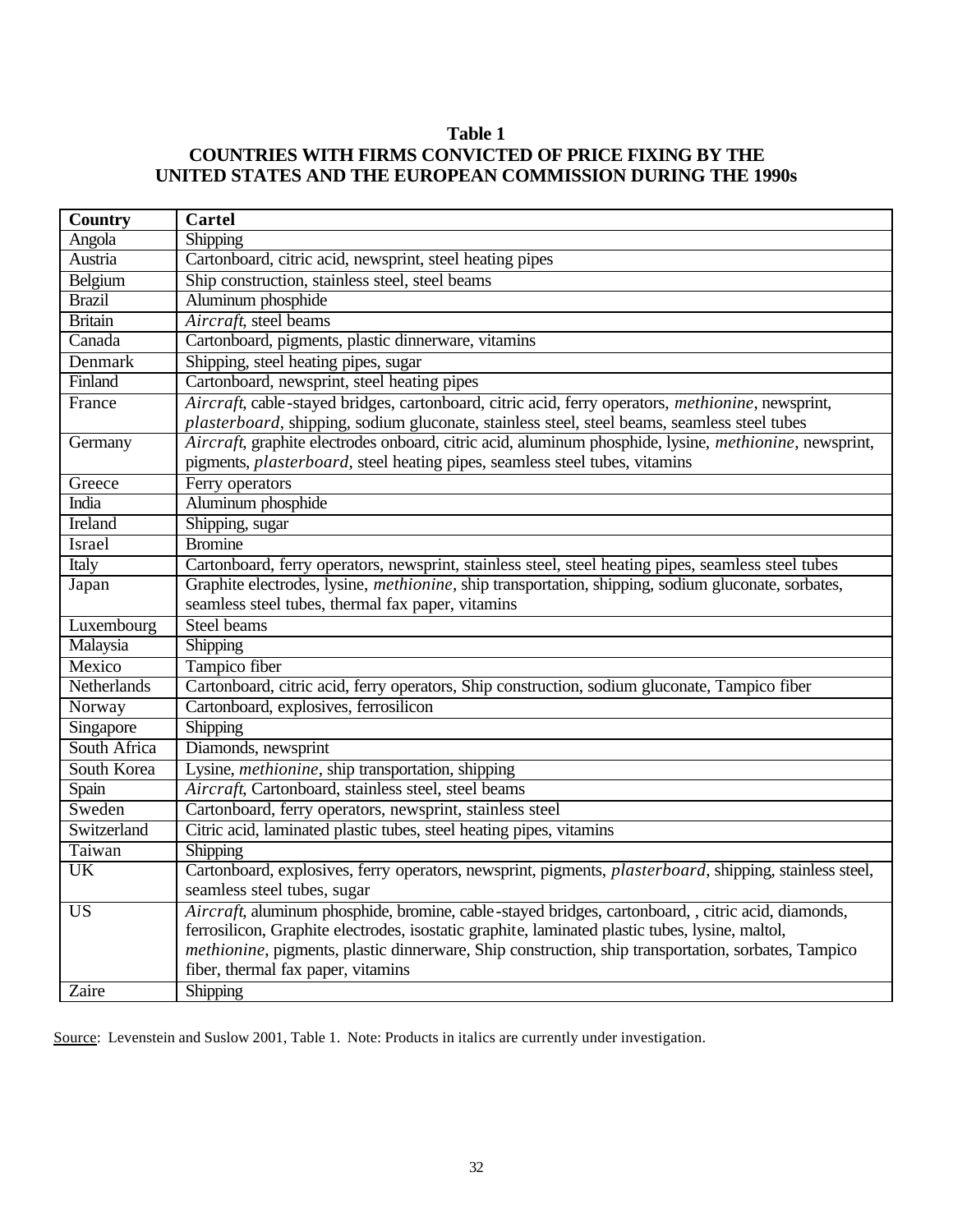# **Table 2**

## **EVIDENCE FROM HISTORICAL CASE STUDIES AND FROM RECENTLY PROSECUTED CARTELS: ARE CARTEL MEMBERS ATTEMPTING TO CREATE BARRIERS TO ENTRY?**

| <b>Industry</b>                                                                                          | <b>Conspiracy Dates (approximate</b><br>dates for recent cartels, first year | Does anecdotal evidence point to firms accommodating entry or creating barriers to<br>entry? If so, how? |  |
|----------------------------------------------------------------------------------------------------------|------------------------------------------------------------------------------|----------------------------------------------------------------------------------------------------------|--|
|                                                                                                          | of cartel for historical studies)                                            |                                                                                                          |  |
| 1885<br><b>Bromine</b>                                                                                   |                                                                              | Raising pharmaceutical standards; vertical rent sharing/exclusive contracts                              |  |
| <b>Bromine</b><br>1995-98                                                                                |                                                                              | Appear to be accommodating entry of developing country producers. Establishing joint                     |  |
|                                                                                                          |                                                                              | ventures.                                                                                                |  |
| Vertical integration<br>1922<br><b>Cement</b>                                                            |                                                                              |                                                                                                          |  |
| <b>Diamonds</b>                                                                                          | 1870s                                                                        | Vertical integration                                                                                     |  |
| <b>Citric Acid</b><br>1991-95                                                                            |                                                                              | Firms tried to block entry by twice requesting anti-dumping duties to protect the US market              |  |
|                                                                                                          |                                                                              | from Chinese citric acid imports. Once during the conspiracy (in 1995), and once after                   |  |
|                                                                                                          |                                                                              | (1999). Both times the petition was denied.                                                              |  |
| <b>Ferrosilicon</b>                                                                                      | 1989-91                                                                      | Five of the six major US manufacturers pled guilty and were fined. These same                            |  |
|                                                                                                          |                                                                              | manufacturers asked for antidumping duties to be placed on Brazil, China, and other                      |  |
|                                                                                                          |                                                                              | countries as well. These tariffs were approved and levied in 1993-94. When the                           |  |
|                                                                                                          |                                                                              | International Trade Commission found out about the price-fixing conviction, however, they                |  |
|                                                                                                          |                                                                              | reversed the tariffs. The Commission said that industry leaders had been fixing prices                   |  |
|                                                                                                          |                                                                              | during the very time period that they had testified that there was intense price-based                   |  |
|                                                                                                          |                                                                              | competition. (Charleston Gazette, 8/28/00)                                                               |  |
| <b>Graphite Electrodes</b>                                                                               | 1992-97                                                                      | Cartel agreement specified that firms agreed to restrict non-conspirator companies' access               |  |
|                                                                                                          |                                                                              | to certain graphite electrode manufacturing technology.                                                  |  |
| <b>Ocean Shipping</b>                                                                                    | 1870s                                                                        | Deferred rebates for customers conditioned on cooperation with cartel; predatory pricing                 |  |
| Oil                                                                                                      | 1871                                                                         | Tariff                                                                                                   |  |
| Vertical rent sharing; network economies; 1 <sup>st</sup> mover reputation<br><b>Parcel Post</b><br>1851 |                                                                              |                                                                                                          |  |
| Railroad/Oil<br>1871<br>Vertical rent sharing                                                            |                                                                              |                                                                                                          |  |
| <b>Seamless Steel Tubes (Oil</b>                                                                         | 1990-95                                                                      | Appear to be accommodating entry. Several cartel participants have, since the breakup of                 |  |
| <b>Country Tubular Goods)</b>                                                                            |                                                                              | the cartel by the European commission, entered into joint ventures with firms based in                   |  |
|                                                                                                          |                                                                              | developing countries.                                                                                    |  |
| <b>Steel Beams</b>                                                                                       | 1988-94                                                                      | Restricted flow of information in order to freeze out any new competitors                                |  |
| 1990-99<br><b>Vitamins</b>                                                                               |                                                                              | No direct evidence of creating barriers to entry, other than a request for anti-dumping                  |  |
|                                                                                                          |                                                                              | duties in 1999 (no decision yet?). After the breakup of the cartel, mergers of cartel                    |  |
|                                                                                                          |                                                                              | members were approved by competition authorities.                                                        |  |

Source: Historical case studies based on Levenstein and Suslow (2002), Table 16. Recent cartel evidence based on Levenstein and Suslow (2001).